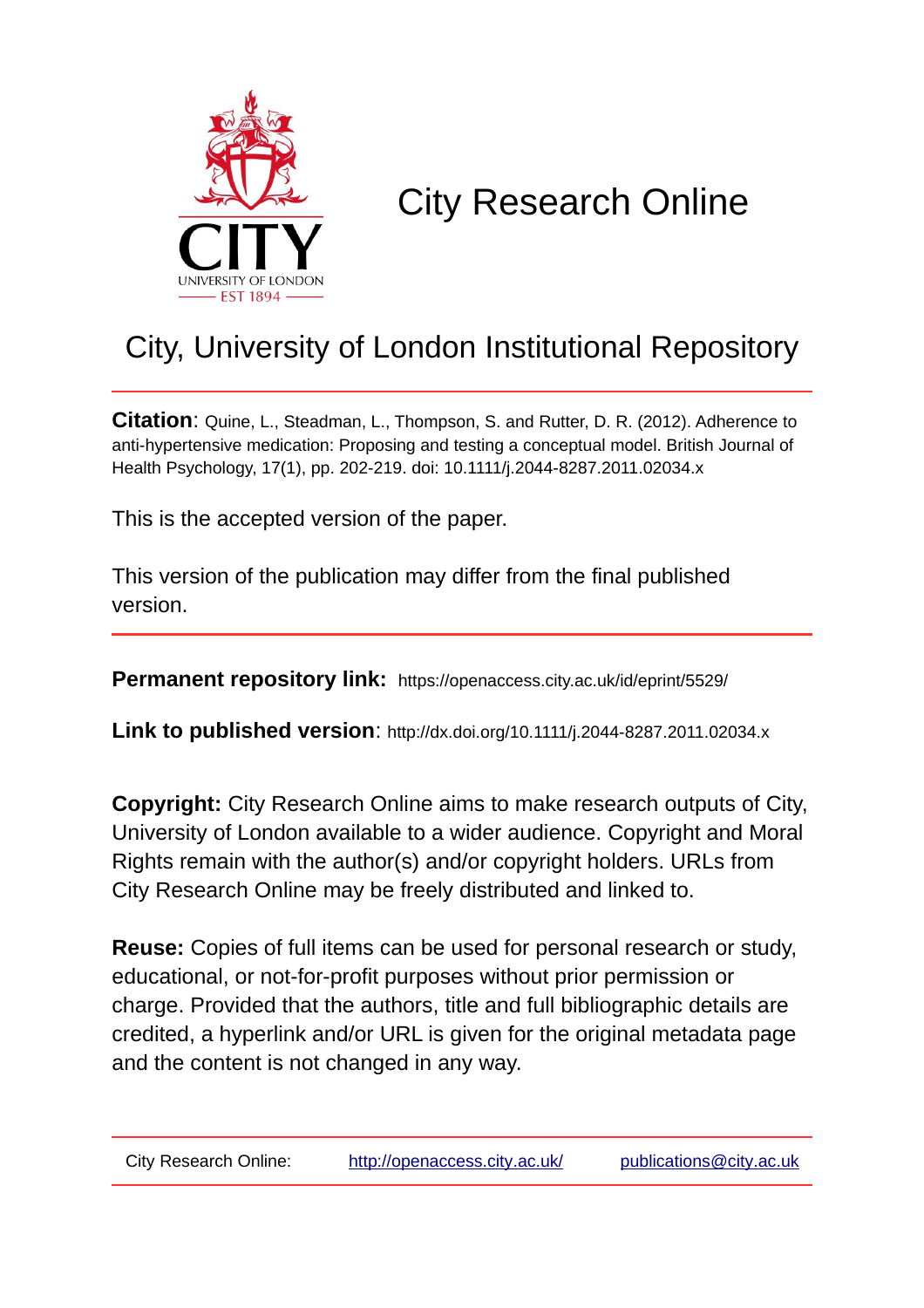# **Adherence to Anti-Hypertensive Medication: Proposing and Testing a Conceptual Model**

Lyn Quine, Liz Steadman\*, Susan Thompson, D R Rutter University of Kent, Canterbury, Kent, UK

Corresponding author: Lyn Quine, Centre for Research in Health Behaviour, Department of Psychology, University of Kent, Canterbury CT2 7NP, UK Email: [l.quine@kent.ac.uk](mailto:l.quine@kent.ac.uk)

\*Now at Dept of Applied Social Sciences, Canterbury Christ Church University, UK.

Key words: adherence, anti-hypertensive medication, conceptual model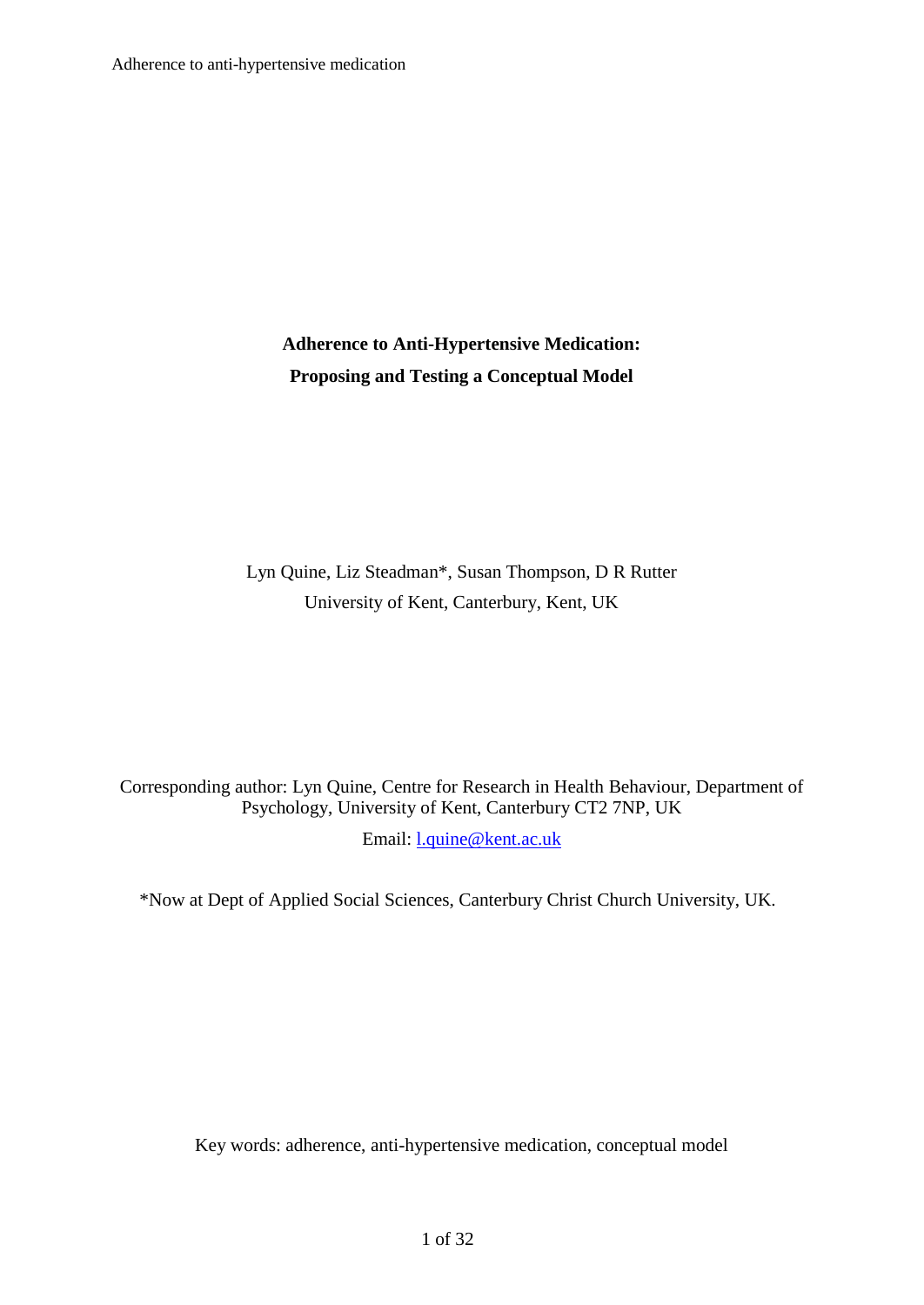#### **Adherence to anti-hypertensive medication: proposing and testing a conceptual model**

# **Abstract**

**Objectives** A conceptual model of the psychological factors underpinning adherence to antihypertensive medication is proposed and tested. The model suggests that adherence is influenced by three sets of variables: demography, health status and perceived effects of medication; cognitions and motivation; and intention to adhere.

**Methods and Design** Patients with known hypertension were recruited from three primary care practices in South-East England and were asked to complete a postal questionnaire. A total of 1070 responses were received. The questionnaire asked about the three sets of predictor variables, and adherence. Eight weeks after the first questionnaire, a second was posted to all respondents, this time asking about adherence over the intervening period.

**Results** The three sets of predictor variables were treated as blocks in a hierarchical model, so that each successive block added to the variance in adherence explained by the previous blocks. The data were analysed by hierarchical multiple regression. The predictors accounted for 19% of the variance in adherence at Time 1, and 34% at Time 2. The leading individual predictors at Time 1 were age, gender, conscientiousness, hypertensive identity, perceived behavioural control, and intention. At Time 2, they were the same, except that gender made way for adherence at Time 1.

**Conclusions** The model offers a parsimonious account, and the findings suggest a number of approaches to designing interventions to modify behaviour.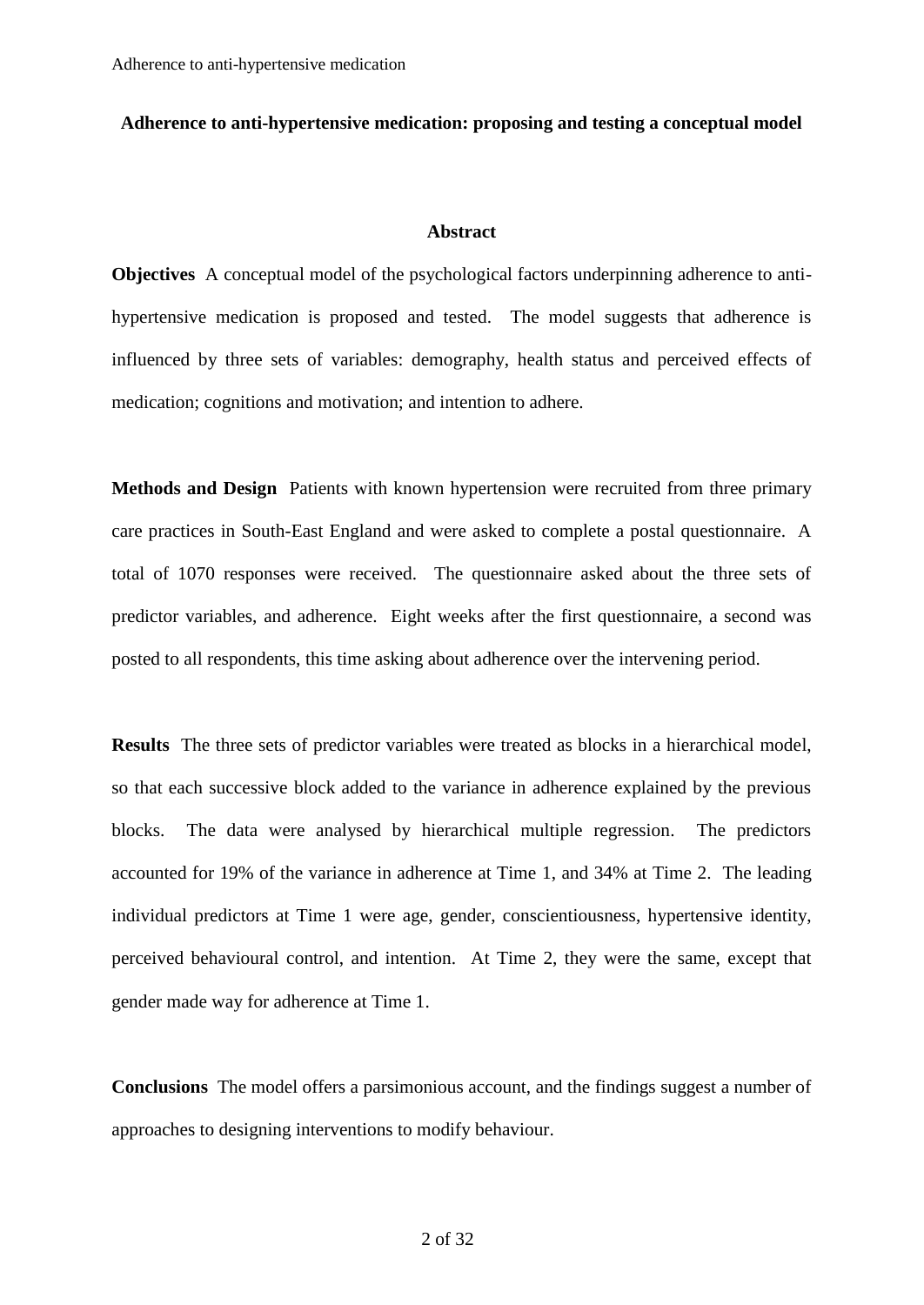#### **Adherence to Anti-Hypertensive Medication: A Conceptual Model**

# **Adherence and hypertension**

The term adherence refers to the following of treatment regimens as recommended by a healthcare provider (World Health Organization, 2003). Two 'types' of non-adherence are usually described in the literature – intentional and unintentional. Intentional non-adherence stems from a deliberate decision not to follow treatment recommendations, whereas unintentional non-adherence involves the failure to follow through intentions because of factors such as forgetting, physical inability to carry out instructions, or poor understanding of the regimen (Horne, 1997).

Explanations for non-adherence tend to address intentional aspects of the behaviour rather than unintentional ones. The adherence literature explains non-adherence by reference to a large number of demographic factors (Primatesta, Brookes, & Poulter, 2001): aspects of health care, such as patient/provider interaction, complexity of drug regimens and side effects of medication (Morisky & Ward, 2001; Weir et al., 2000); and patients' knowledge and beliefs concerning the condition and treatment in question, such as perceptions of the condition (for example, Horne, 1997, 1999; Horne & Weinman, 1999, 2002; Legare, Godin, Dodin, Turcot, & Lapierre, 2003; Lynch et al., 2000; Schmier & Leidy, 1998; Trachtenberg, Dugan, & Hall, 2005). Despite these explanations, the social-psychological mechanisms involved in medication adherence are poorly understood and no single conceptual framework has been developed in which to study it (Morrell, Park, Kidder, & Martin, 1997).

The aim of the present study was to investigate the predictors of medication adherence by developing a conceptual model, using a prospective longitudinal design to investigate possible causal pathways. This was pursued in the context of adherence to antihypertensive medication. We chose to study hypertension because it is a common condition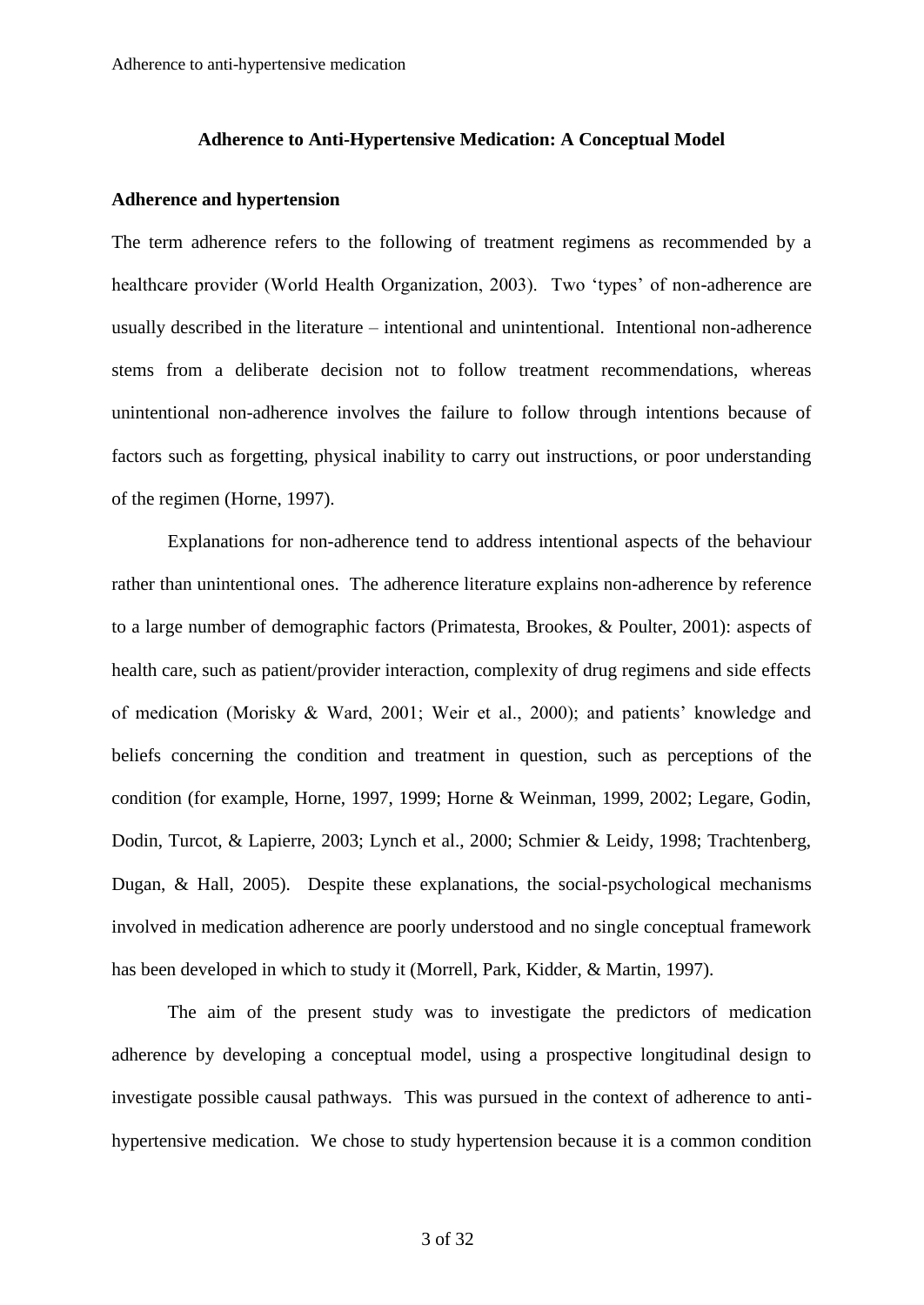that is a risk factor for other potentially fatal conditions, such as myocardial infarction and stroke, and because blood pressure control in the UK is known to be sub-optimal -- even among those treated for hypertension, of whom only half to two-thirds are thought to be adherent (Ebrahim, 1998; Primatesta, Brookes, & Poulter, 2001).

Hypertension is the term for the presence of consistently pathologically high blood pressure. Currently, it is defined as blood pressure greater than 140/90 mmHg (UK Department of Health, 1999; Williams et al., 2004), although definitions vary across countries (Wolf-Maier et al., 2004). It may be primary (termed 'essential hypertension') or secondary. Secondary hypertension arises as a consequence of another disease process, such as renal disease, whereas essential hypertension exists in its own right. Treatment is usually a combination of diet/exercise modification and medication. All the common medications have side effects (Colledge, Walker & Ralston, 2010), and managing hypertension medically is not guaranteed to maintain blood pressure within the desired range. The current recommended treatment is multiple drugs, to be taken once a day (Williams et al., 2004). Whilst medication may occasionally require adjustment in order to achieve control, a well-managed programme of treatment to which the patient adheres is more likely to succeed than continual alteration of drug regimens.

Research suggests that approximately three-quarters of poor blood pressure control could be attributable to poor adherence (Morisky & Ward, 2001). It has been estimated that, within the first year of diagnosis, up to 50% of patients prescribed anti-hypertension agents discontinue their medication, or do not fully adhere to the regimen recommended by their GP (Ebrahim, 1998; Flack, Novikov, & Ferrario, 1996). Ebrahim (1998) conducted a comprehensive systematic review of the hypertension literature, from which he concluded that barriers to adherence were likely to be related to factors such as medication side effects, over-complex medication regimens, and 'unhelpful' health beliefs.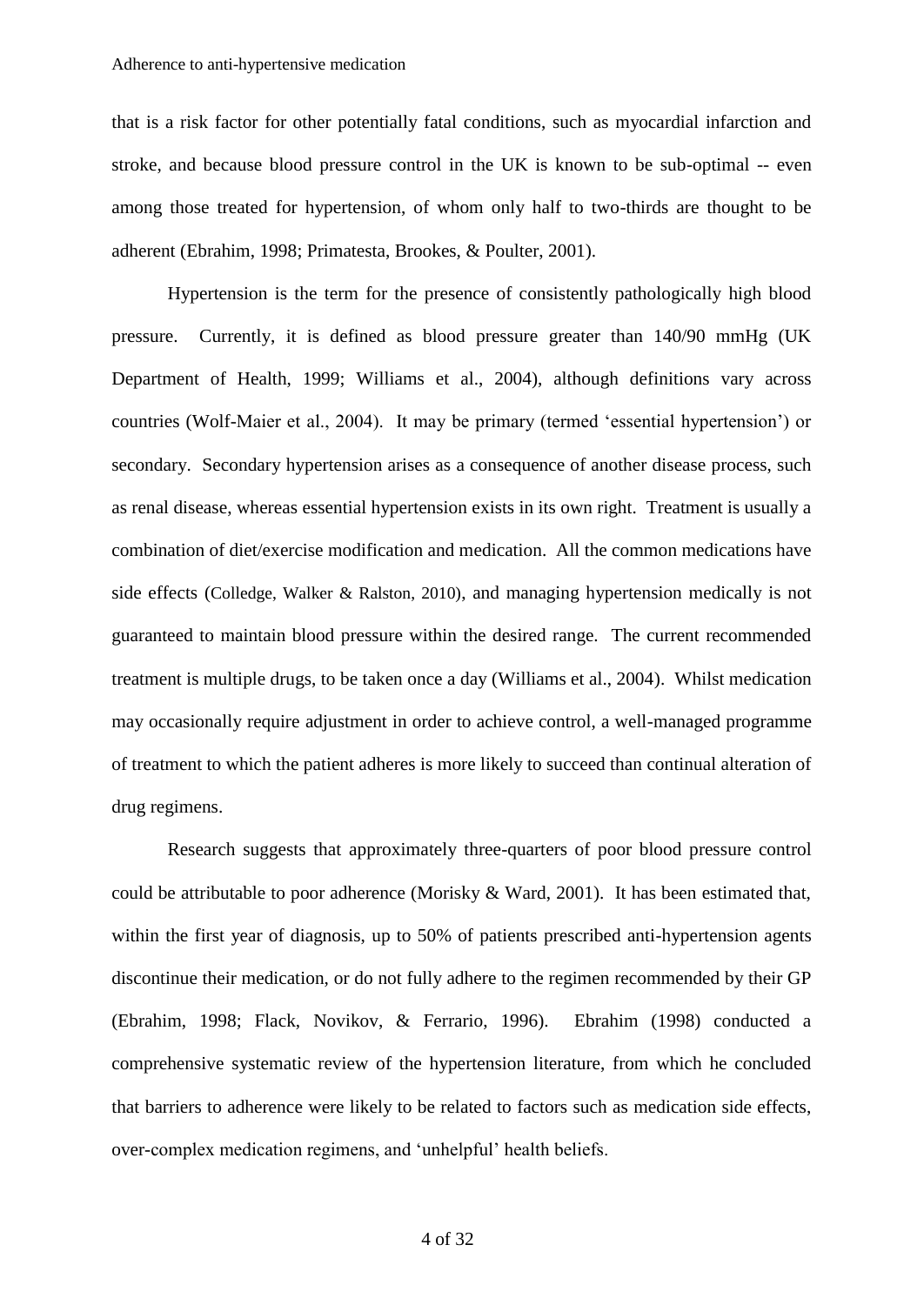#### **Predictors of adherence to hypertension medication**

Although there is as yet no integrated model of adherence to hypertension medication, a number of individual predictors have nevertheless been identified. Moreover, research on other medical treatment regimens, and on protective health behaviours, offers further indications. The variables can be considered in three groups: demography, health status, and medication; cognitions and motivation; and behavioural intentions.

## *Demography, health status and medication regimen*

The influence of demographic factors in health, such as age, marital status, and education, is well documented. For example, morbidity varies by ethnic group, and is raised in people from lower socio-economic groups, and those who have received fewer years of education (Marmot & Davey Smith, 1997). Adherence rates also tend to be lower in these groups (Taylor, 2006), not least for hypertension (Primatesta, Brookes, & Poulter, 2001). Hypertension itself is more common in older people, and is often associated with other health problems.

A well established factor in poor adherence is the side effects that medication produces. The literature reports a strong tendency for those who experience side effects to omit doses or to discontinue medication altogether. For example, Weir et al. (2000) identified a low tolerance for a range of side effects. Of their sample, 33% reported that they would not take a medication prescribed for hypertension if it caused fatigue, 51% if it made their face swell, and 42% if they developed a cough. Moreover, 58% would discontinue if the drug caused dizziness and 60% if they developed a rash. Whilst these are not the most common side effects, cough, frequency of micturition, dizziness and fatigue are all welldocumented (Williams et al., 2004). Experiencing side effects influences beliefs about the costs and benefits of medication adherence: where a person perceives that the costs of adherence outweigh the benefits, adherence rates tend to fall (Horne & Weinman, 1999).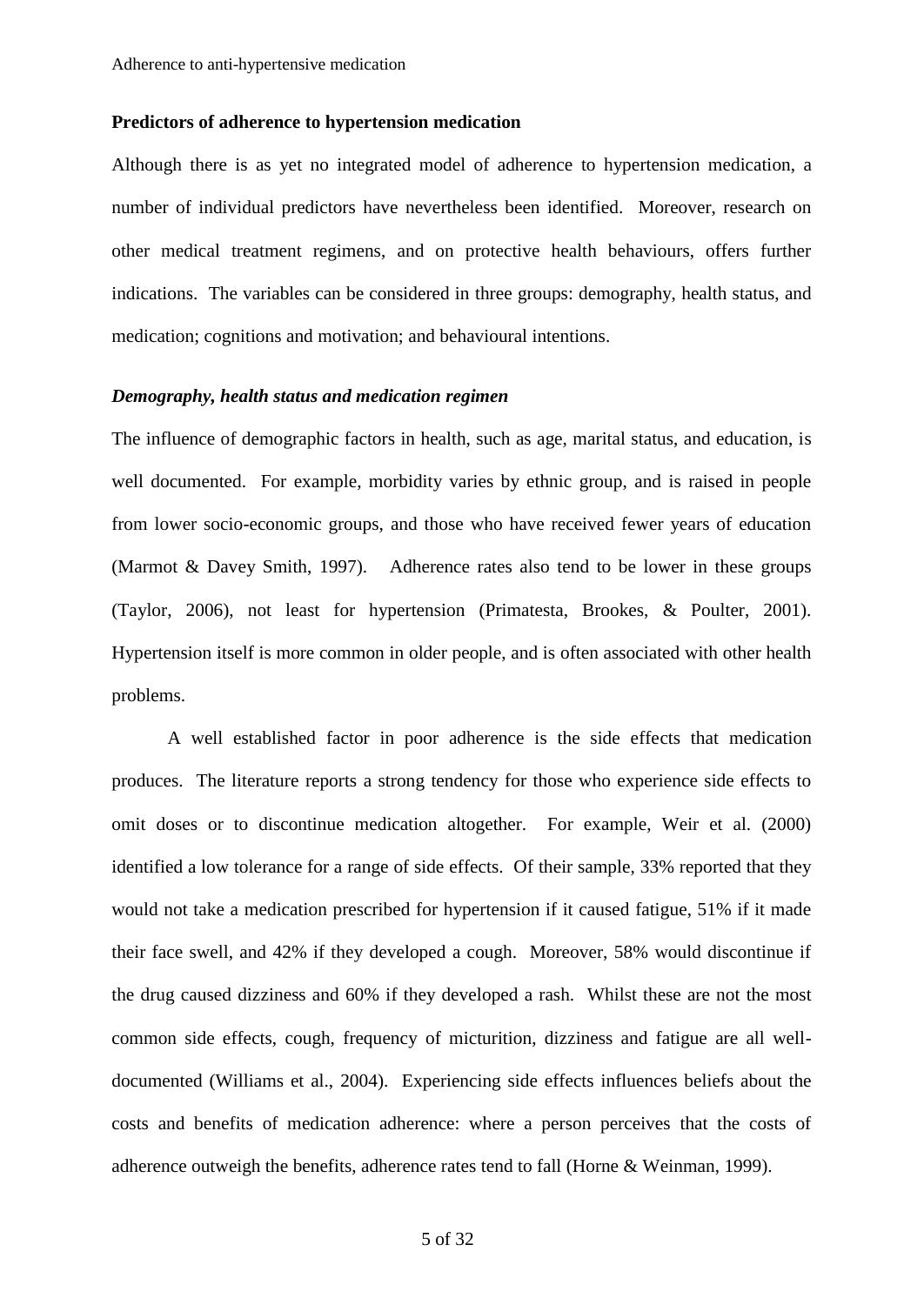# *Cognitions and motivation*

**Beliefs and attitudes** The literature indicates that patients are aware of – and concerned about – the risks of uncontrolled hypertension. However, many patients believe that it is possible to tell whether or not one's blood pressure is raised, and intentionally discontinue medications that cause side effects (Meyer, Leventhal, & Guttman, 1985; Weir et al., 2000). Consistent with Horne & Weinman's work, those who describe medicationrelated relief of symptoms exhibit greater adherence and better control, suggesting that patients develop implicit models or beliefs that drive their adherence behaviour, and that their beliefs are related to the experienced severity of the disorder (Baumann, Cameron, Zimmerman, & Leventhal, 1989; Scisney-Matlock & Watkins, 2003). Perception of serious consequences of a condition exerts both a direct effect upon adherence and an indirect effect via treatment beliefs, suggesting that, if people perceive severe consequences of their disease, they will be more likely to see the need for treatment and so to adhere (Horne & Weinman, 2002). It has also been shown that simple failure to understand one's treatment regimen may lead to unintentional non-adherence, through forgetting or carelessness (Casey, Johnson, & McClelland, 2003). A further factor is the perceived pressure to adhere that people experience from their salient others, which Ajzen (2002) and Ajzen & Fishbein( 2005) in the Theory of Planned Behaviour call subjective norm.

**Perceived control and self-efficacy** Both perceived control and self-efficacy, which combine to make perceived behavioural control in the Theory of Planned Behaviour, are known to predict adherence to health-protective regimens - in, for example, haemodialysis (Christensen, Moran, Lawton, Stallman, & Voigts, 1997), anti-retroviral therapy (Godin, Côté, Naccache, Lambert, & Trottier, 2005), cardiac rehabilitation exercise programs (Woodgate, Brawley, & Weston, 2005), cholesterol-lowering diets (Burke, Dunbar-Jacob, Orchard, & Sereika, 2005), self-care for diabetes (Murphy, Thompson, & Morris, 1997;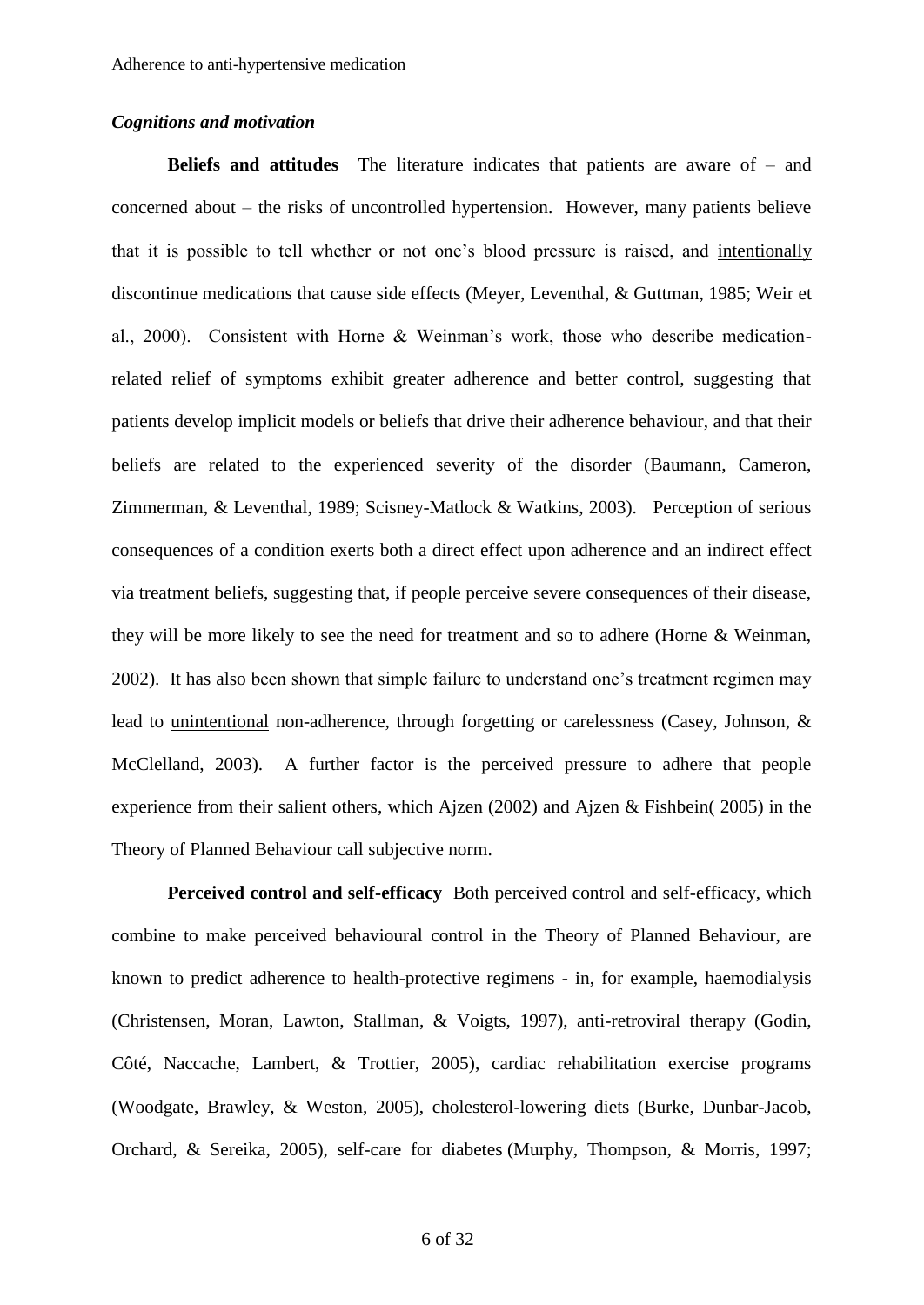O'Hea, 2005; Williams & Bond, 2002), and exercise in the healthy population (McCaul, Sandgren, O'Neill, & Hinsz, 1993). Strong senses of self-efficacy and perceived control are known to predict greater adherence (McCauley, 1993; Robertson & Keller, 1992).

**Hypertensive self-identity** Another predictor is self identity. Self-identity both predicts intentions (Armitage & Conner, 1999) and mediates the intention-behaviour relationship (Sheeran & Orbell, 2000). It has been found to predict intention independently of attitude for the consumption of organic foods (Sparks & Shepherd, 1992) and independently of prior behaviour for household recycling, suggesting that it is not merely a function of habitual action (Terry, Hogg, & White, 1999). Terry's prospective study demonstrated that self-identity predicted intention but not behaviour, something that has been confirmed by Conner & McMillan (1999) for cannabis use.

Hypertensive Self-Identity (HSI) reflects the degree to which a person sees being a hypertensive patient as positive or negative. If, for example, I see myself as someone who follows my doctor's advice, I may strive to maintain this identity through my behaviour, and my behaviour will be reinforced and will be predicted more strongly as time goes on (Charng, Piliavin, & Callero, 1988; Conner & Armitage, 1998). HSI has received little attention so far, but the available evidence suggests that it plays a part in adherence (Baumann, Cameron, Zimmerman, & Leventhal, 1989; Meyer, Leventhal, & Guttman, 1985). Three components of HSI can be distinguished -- the symptoms that individuals report, the illness label they give their problem, and how they monitor their illness. All three are likely to influence intention to adhere, and so adherence itself.

**Conscientiousness** One final predictor in this group is conscientiousness, the degree to which a person is organized, hardworking and careful. People high on this trait may be expected to make more of an effort to follow medical advice. Evidence from health behaviours suggests that the factor does predict adherence to medical regimens – in renal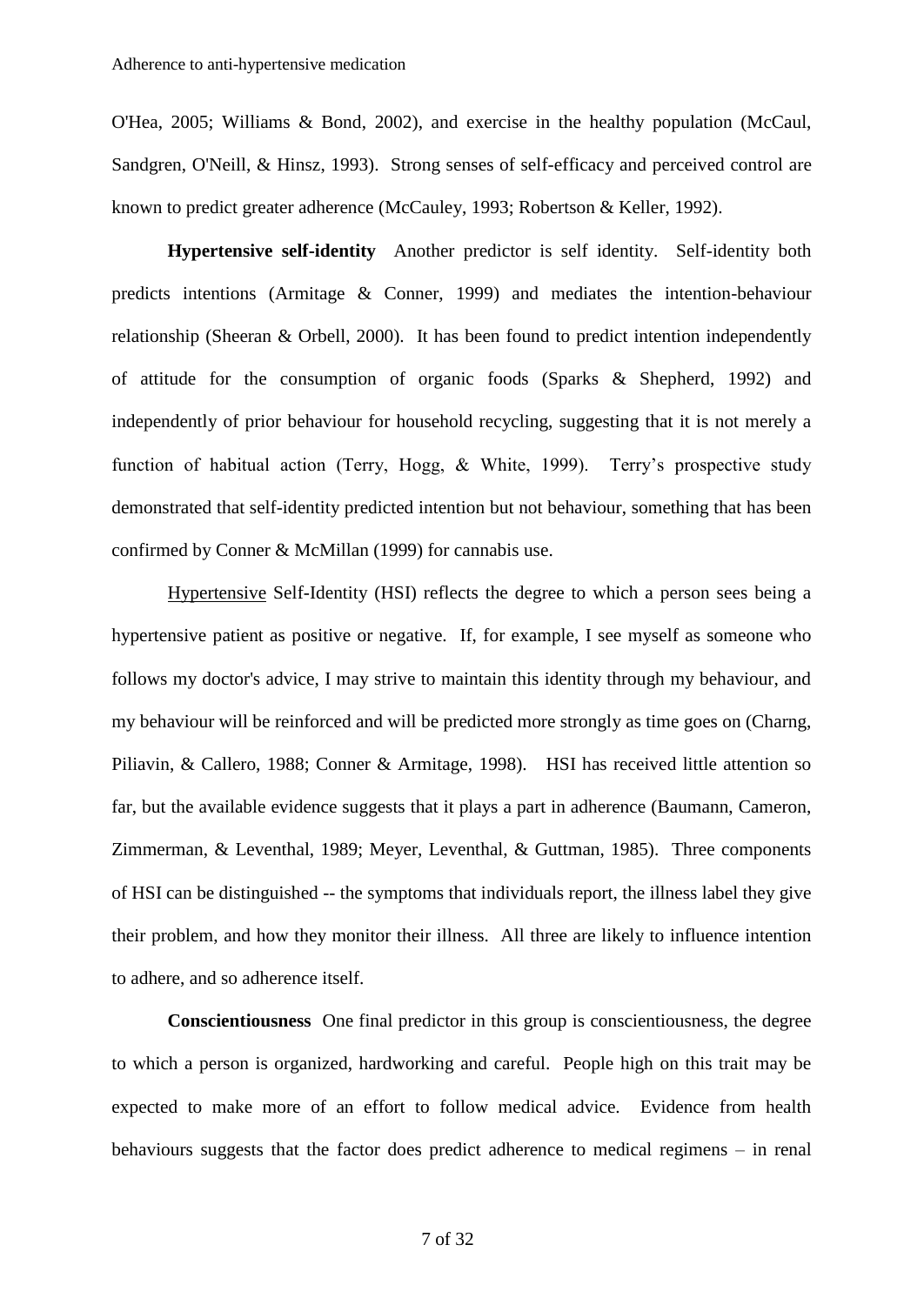dialysis, for example (Christensen & Smith, 1995), and cholesterol-lowering treatment (Stilley, Sereika, Muldoon, Ryan, & Dunbar-Jacob, 2004) – and it may even predict longevity (Friedman, Tucker, Schwartz, & Martin, 1995). At the time of writing in 2010, there is as yet no published work on hypertension, so far as we know.

# *Behavioural intentions*

Behavioural intentions are generally regarded as the proximal and strongest predictors of behaviour (for example, Ajzen, 2002, Ajzen & Fishbein, 2005). Among the health behaviours to have been examined are smoking (Godin, Valois, Lepage, & Desharnais, 1992), breast feeding (Duckett et al., 1998), medical screening (Norman & Conner, 1993; Rutter, 2000; Steadman & Rutter, 2004), food choice (Conner, Povey, Bell, & Norman, 1994; Sparks & Shepherd, 1992) and condom use (Chan & Fishbein, 1993). According to the most frequently used approached to intention, the Theory of Planned Behaviour (Ajzen, 1991, 2005), intention to adhere to hypertension medication will be best predicted by the person's attitude to adhering, subjective norm about adhering, and perceived behavioural control over adhering – variables that were noted earlier in the Introduction. Attitude is a 'summary statement' of the person's beliefs for or against doing the behaviour and the consequences of it. Subjective norm comes from beliefs about what others want us to do and our motivation to comply with those wishes. Perceived behavioural control is concerned with the perceived presence or absence of internal or external factors that may facilitate or hinder performance of the behaviour. It is through the mediation of intention that the 'more distal' predictors of behaviour have their effects. It has also been suggested that the predictive power of intention might be moderated by how certain we are of our intentions (Sheeran & Abraham, 2003, Cooke & Sheeran, 2004).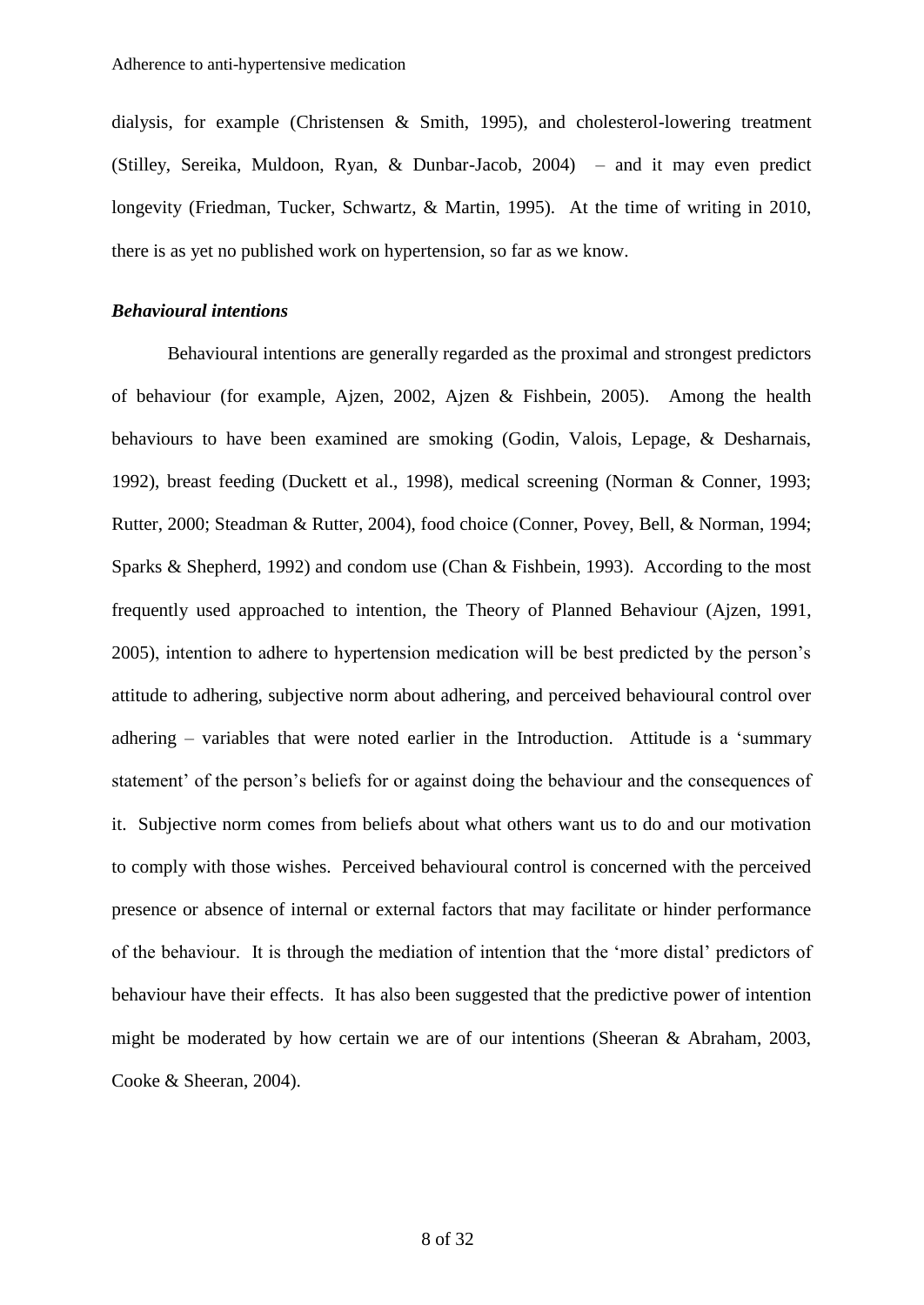# **Deriving a conceptual model of adherence to hypertension medication**

The purpose of our paper is to provide an exploratory framework for what we believe is the first attempt to predict adherence to hypertension medication from a knowledge of individuals' intentions, cognitions and motivations, and demographic and medical backgrounds. Others have considered similar variables in health behaviour – see, for example, the discussion of 'social ecology' and 'personality' in Kaplan & Simon (1990), and the model social psychological mediators of the relationship between demographic factors and health outcomes in Rutter & Quine (1996). Our approach in the present paper sees the sets of variables as contributing hierarchically. Thus, demographic and health status variables are the most distal predictors of adherence, but will nevertheless make a noticeable contribution of their own; the second block of variables is those we have called cognitions and motivation; and intentions are the third. We predict that each level of the hierarchy will add significantly to the variance explained.

#### **Method**

# **Participants and procedure**

The study was a longitudinal questionnaire survey. Following NHS Research Ethics approval, three Primary Care Practices (PCPs) in the South-East of England were approached and agreed to distribute 1784 questionnaire packs to surgery-registered patients with hypertension. The three PCPs covered rural, coastal and urban areas, reflecting the geographical characteristics of the area in question. The packs were made up and sealed by the researchers, and the surgery staff addressed and posted the envelopes. Practice staff identified registered hypertensive patients from surgery-maintained computerized records. The packs were delivered to each PCP in sealed envelopes, ready for address labels generated from the computerized search to be attached. They contained a covering letter, a patient information sheet describing the study and requirements for participation, two copies of a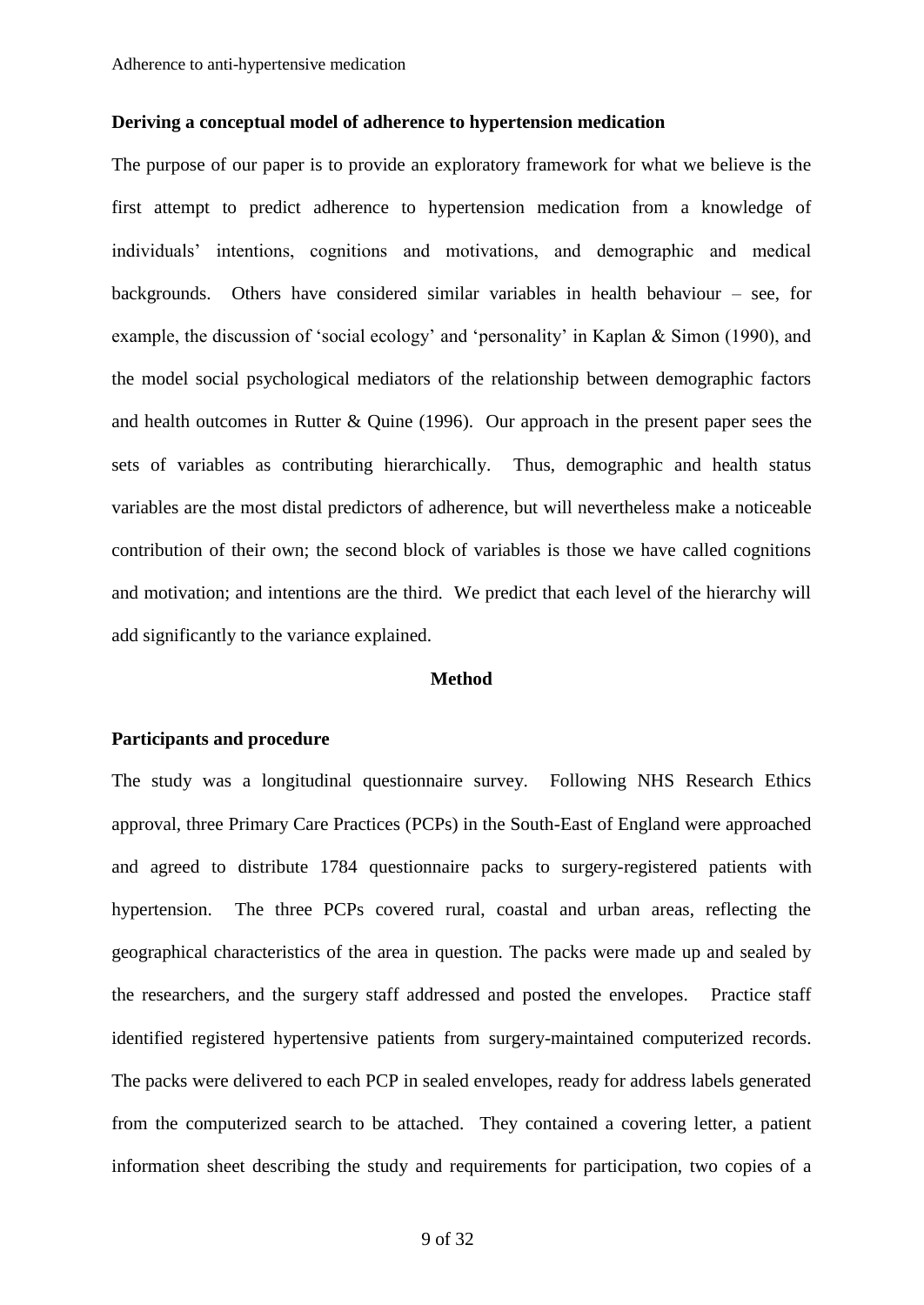consent form (one to return and one to keep), an address sheet for patients to record their name and address so that they could receive a follow-up questionnaire, and a copy of the first questionnaire. A reply-paid envelope addressed to the University was enclosed. Patients who consented to participate returned the consent form and the completed questionnaire, along with their names and addresses. A brief second questionnaire was sent eight weeks later to all those who responded.

#### **Measures**

The Time 1 questionnaire contained measures of adherence and the three sets of predictor variables. Adherence was measured by an augmented version of the four-item scale developed by Morisky, Green, & Levine (1986). Items were scaled from (1) always to (5) never: "Do you ever forget to take your blood pressure tablets?", "Are you careless about taking your tablets?", "When you feel better, do you stop taking your tablets?", and "If you feel worse when you take your blood pressure tablets, do you stop taking them?". To the four original items we added a fifth, because pilot respondents indicated that it was an important index of non-adherence: "Have you ever missed an appointment to see your doctor or nurse about your high blood pressure?". Reliability was assessed by Cronbach's alpha, and the value for the five-item scale was 0.66. Alpha for the four original Morisky items was 0.65 (against 0.61 in the Morisky, Green & Levine study).

#### *Demography, health status and medication regimen*

The measures of demography were gender, age, educational attainments, and socioeconomic status (using the proxy measure of car availability from the UK Office of National Statistics). The measures of health status consisted of a five-point scale of self-rated general health, from (1) very bad to (5) very good; ten items on existing risk factors relating to hypertension - diabetes, stroke, angina, heart attack, heart murmur, abnormal heart rhythm,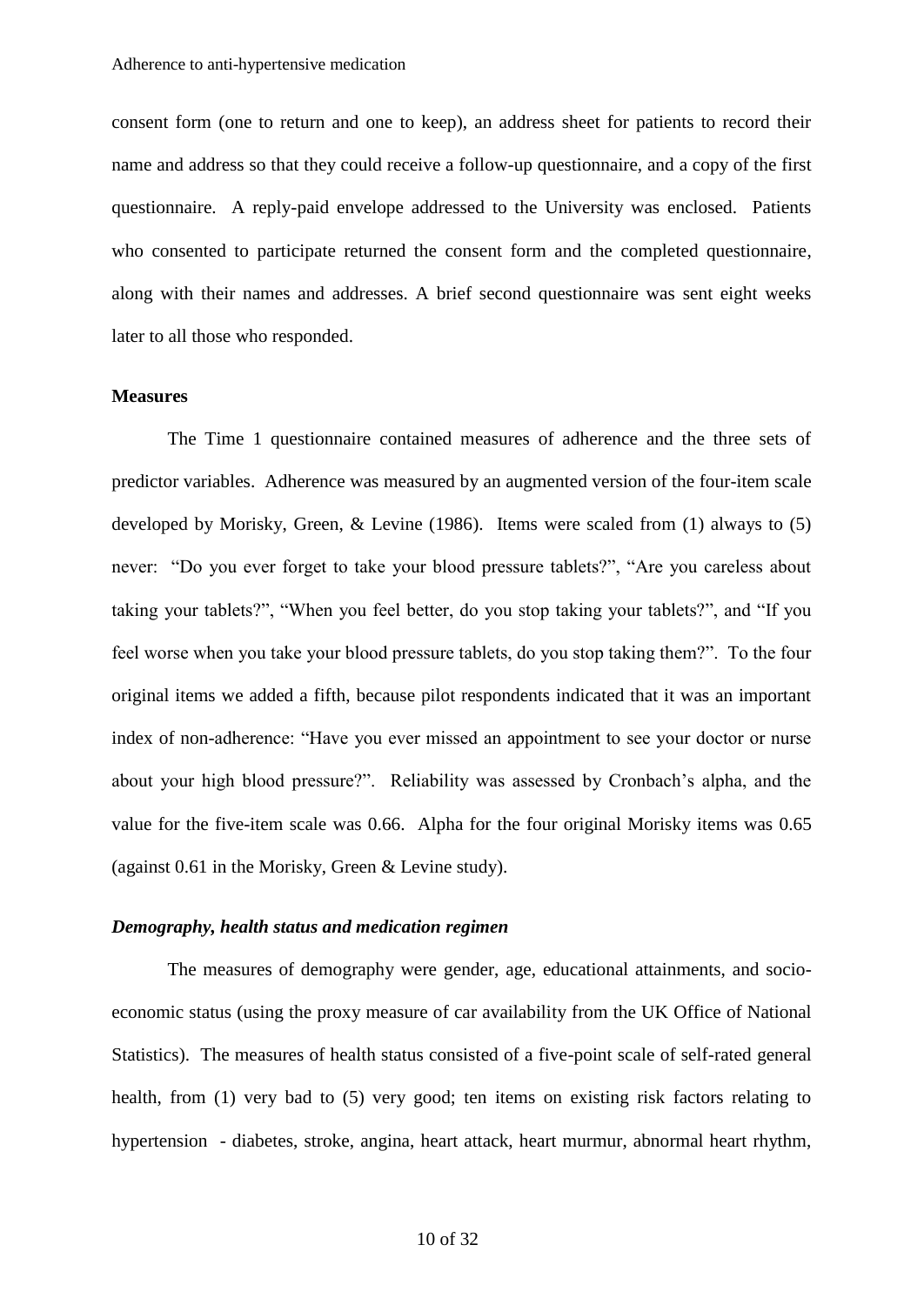and other heart trouble - and any medical treatment received for them; and corresponding items on risk factors in the patient's family. To provide information on medication regimen, participants were asked the names of their drugs, how frequently they took them each day, and when they were first prescribed.

# *Cognitions and motivation*

The first measures in this section of the questionnaire were the predictors of behaviour identified by the Theory of Planned Behaviour (Ajzen, 1991, 2005): participants' attitude to taking the medication, their subjective norm about the behaviour, and their perceived behavioural control over carrying out the behaviour. The measures were direct, rather than derived indirectly from underlying beliefs (Ajzen, 2002; Ajzen & Fishbein, 2005; Montano, Kasprzyk, von Haeften, & Fishbein, 2001). For attitude there were five items, all based on the stem, "Taking my blood pressure tablets every day is…": "extremely foolish" (1) to "extremely wise" (5); "extremely harmful" (1) to "extremely beneficial" (5); "extremely unpleasant" (1) to "extremely pleasant" (5); "extremely inconvenient" (1) to "extremely convenient" (5); and "extremely worrying" (1) to "extremely reassuring" (5). Reliability was assessed by Cronbach's alpha, and the value was 0.70. The five scores were averaged to produce a single value. Subjective norm was the product of two items: "Most people who are important to me would approve of my taking my blood pressure tablets everyday", scored from (1) strongly disagree" to (5) "strongly agree", multiplied by "I feel under social pressure to take my blood pressure tablets every day", scored from (1) "strongly disagree" to (5) "strongly agree". For perceived behavioural control (PBC), there were three items: "How much personal control do you feel you have over taking your blood pressure tablets every day?", scored from  $(1)$  "no control" to  $(5)$  "complete control"; "For me to take my blood pressure tablets every day would be …" (1) "extremely difficult" to (5) "extremely easy"; and "Whether or not I take my blood pressure tablets every day is entirely up to me",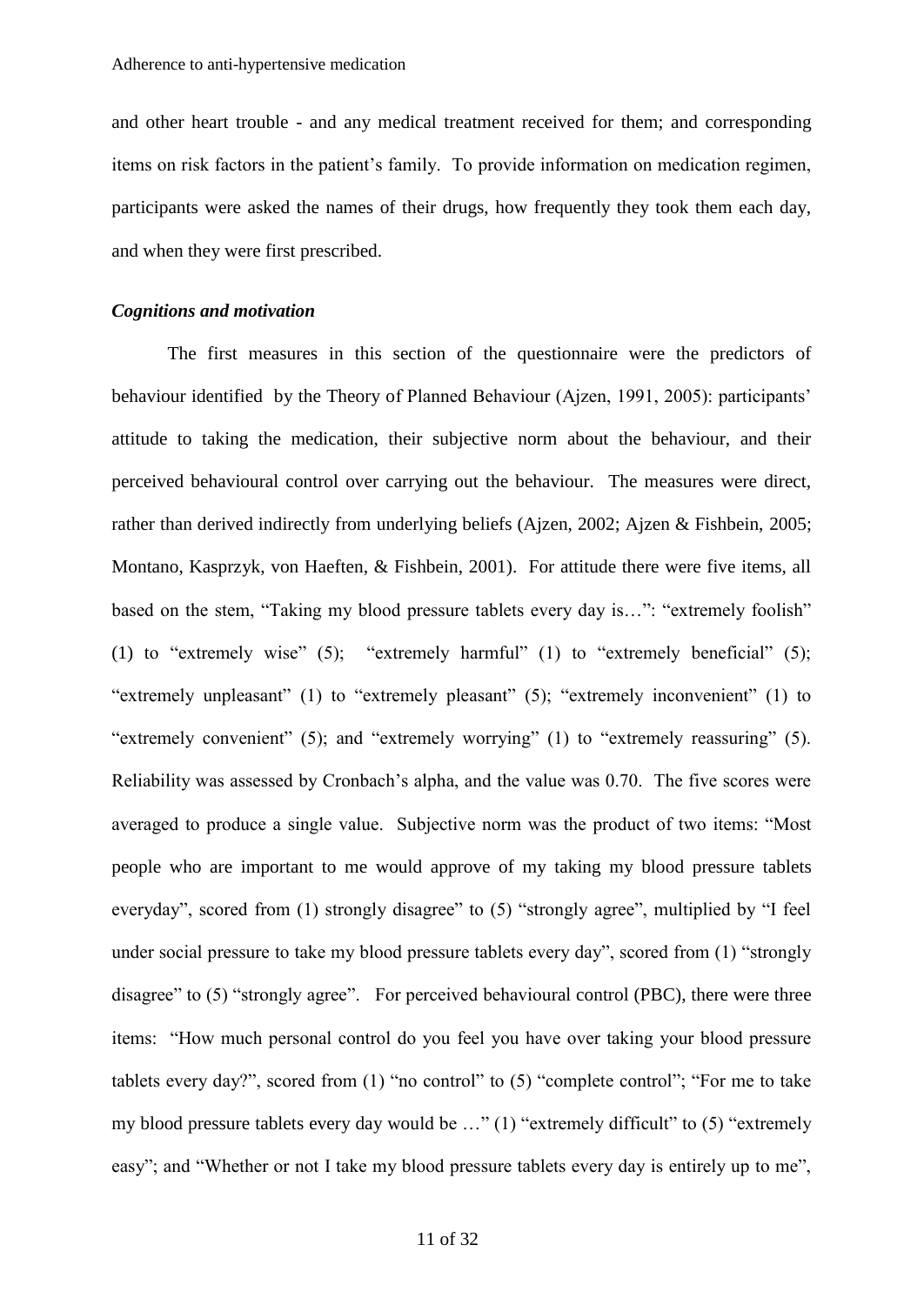scored from (1) "strongly disagree" to (5) "strongly agree". The items were summed to produce a total score.

A further set of five questions, adapted from Sheeran & Orbell (2000), measured hypertensive self-identity: "I am a person who cares about my health and high blood pressure", "I am disciplined at taking my high blood pressure tablets", "I am concerned about the long-term *benefits* of taking my blood pressure tablets", "I am successful at taking my prescribed blood pressure tablets", and "I think about the consequences for my family with regard to taking my blood pressure tablets". All the items were scored (1) "Disagree strongly" to (5) "Agree strongly". Cronbach's alpha was 0.77, and the items were summed to produce a total score.

Conscientiousness was measured by the ten-item conscientiousness scale taken from the International Personality Item Pool (Goldberg et al., 2006). The items were scored from 1 ("very inaccurate") to 5 ("very accurate") and were as follows: "I"… "am always prepared", "pay attention to details", "get jobs done right away", "like order", "follow a schedule", "am exacting in my work", "leave my belongings around", "make a mess of things", "shirk my duties", and "forget to put things back in their proper place". Cronbach's alpha was 0.83, and the items sere summed to produce a total score.

Finally in this section of the questionnaire, knowledge about hypertension was measured by a 15-item scale devised by the authors. The scale was designed to represent common lay 'medical' beliefs about hypertension. With the rest of the questionnaire, it was piloted with samples of patients with hypertension. The 15 items were: "A person can always tell when they have high blood pressure", "Too much exercise is related to high blood pressure", "Another name for high blood pressure is hypertension", "Doctors tell people with high blood pressure to eat more salty foods", "Sometimes the doctor changes tablets for some people", "People with high blood pressure are told not to exercise and stay in bed more",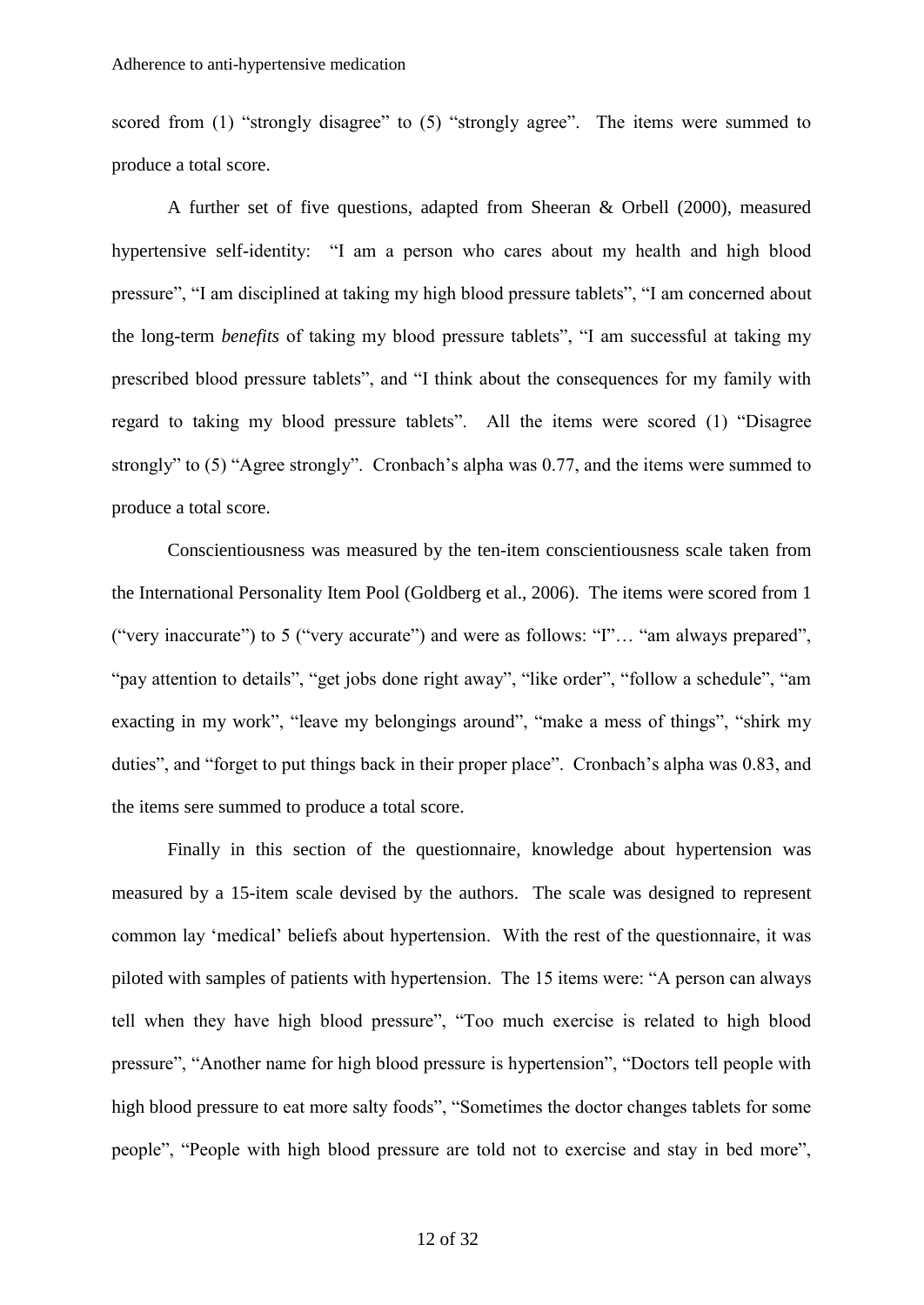"There are different kinds of blood pressure tablets", "Smoking cigarettes and cigars lowers blood pressure", "Some people feel worse when they first start taking tablets for high blood pressure", "Being overweight is related to high blood pressure", "Being underweight is related to high blood pressure", "Having too much salt in the diet is related to high blood pressure", "High blood pressure runs in the family", "High blood pressure can cause cancer", and "High blood pressure can cause tuberculosis". Items scored 1 for correct and 0 for incorrect, and Cronbach's alpha for the scale was 0.70. Items were summed to produce a total scale score.

#### *Intentions*

Intentions were measured by four questions, the first three scored from (1) "strongly disagree" to (5) "strongly agree", the last one from (1) "very unlikely" to (5) "very likely". The questions were: "I intend to take my blood pressure tablets every day", "I plan to take my blood pressure tablets every day", "I want to take my blood pressure tablets every day", and "How likely is it that you will take your blood pressure tablets every day?". Cronbach's alpha was 0.85, and the items were summed to produce a total score. Since a number of writers have suggested that the link between intention and behaviour is moderated by how sure a person is about his or her intentions (see the meta-analysis by Cooke & Sheeran, 2004), intention certainty was also measured: "My intention to take my blood pressure tablets every day is…" (1) "very uncertain" to (5) "very certain". The total score for intention was multiplied by the score for intention certainty to give a single combined measure.

# *Time 2 questionnaire*

The second questionnaire repeated the five questions used at Time 1 to measure adherence.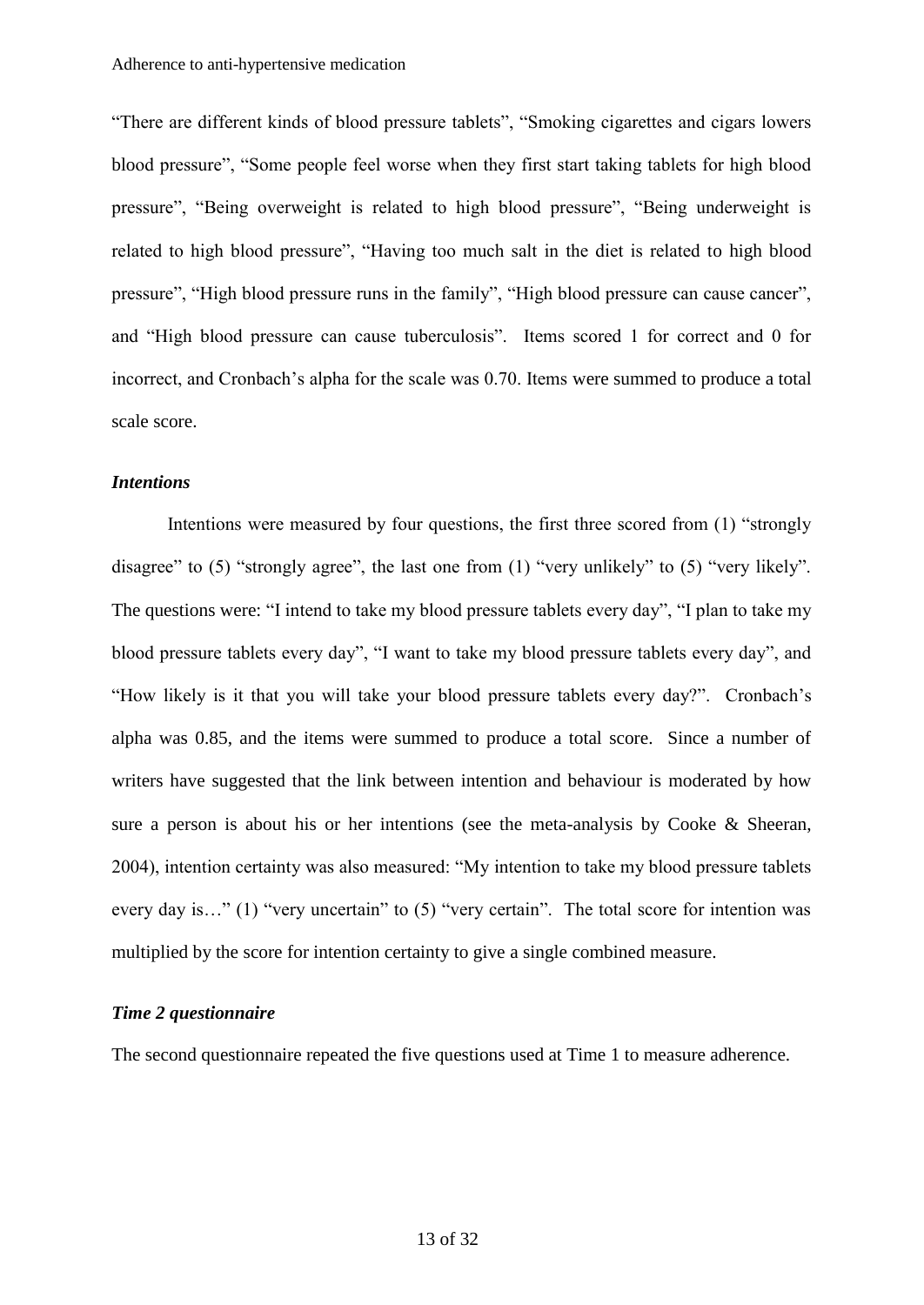#### **Results**

### **Preliminary analyses**

Of the 1784 patients approached, 1070 (60%) responded at Time 1 and 934 of those met the study's inclusion criteria. The two main reasons for exclusion were not being on prescribed medication and being too elderly or infirm to complete the questionnaire (for example, living in a nursing home or residential home). Over half of participants (57.5%) were female, 42% were male, and the remainder (0.5%) failed to say. Mean age was 69.0 years (SD 11.7), with men (69.6 years) slightly older than women (68.8 years). Just over 75% of participants who responded at Time 1 returned a Time 2 questionnaire, and there was a significant attrition difference between genders, with 27.9% of women and 20.4% of men dropping out of the study. The majority of participants (67.8%) were married or living with a partner (80.3% of men but only 58.7 of women), and 32.2% lived alone. General health did not differ between the sexes: 62.1% of men and 57.9% of women reported good general health, and only 7.5% of men and 5.5% of women reported poor health. Significantly more men (87.4%) than women (64.7%) had permanent access to a car. Almost half the participants revealed no details of their education but, of those who did, there was again a significant difference between the sexes, with men more likely than women to have achieved qualifications in all the categories listed, except GCE 'O' level -- a reflection, perhaps, of the average age of the participants.

### *Medication*

Almost 50% of participants had been on prescribed medication for six years or more. The vast majority (86%) took their principal medicine once a day, and fewer than 5% had a regimen of more than four times a day. Only 146 patients (15.6%) reported side effects,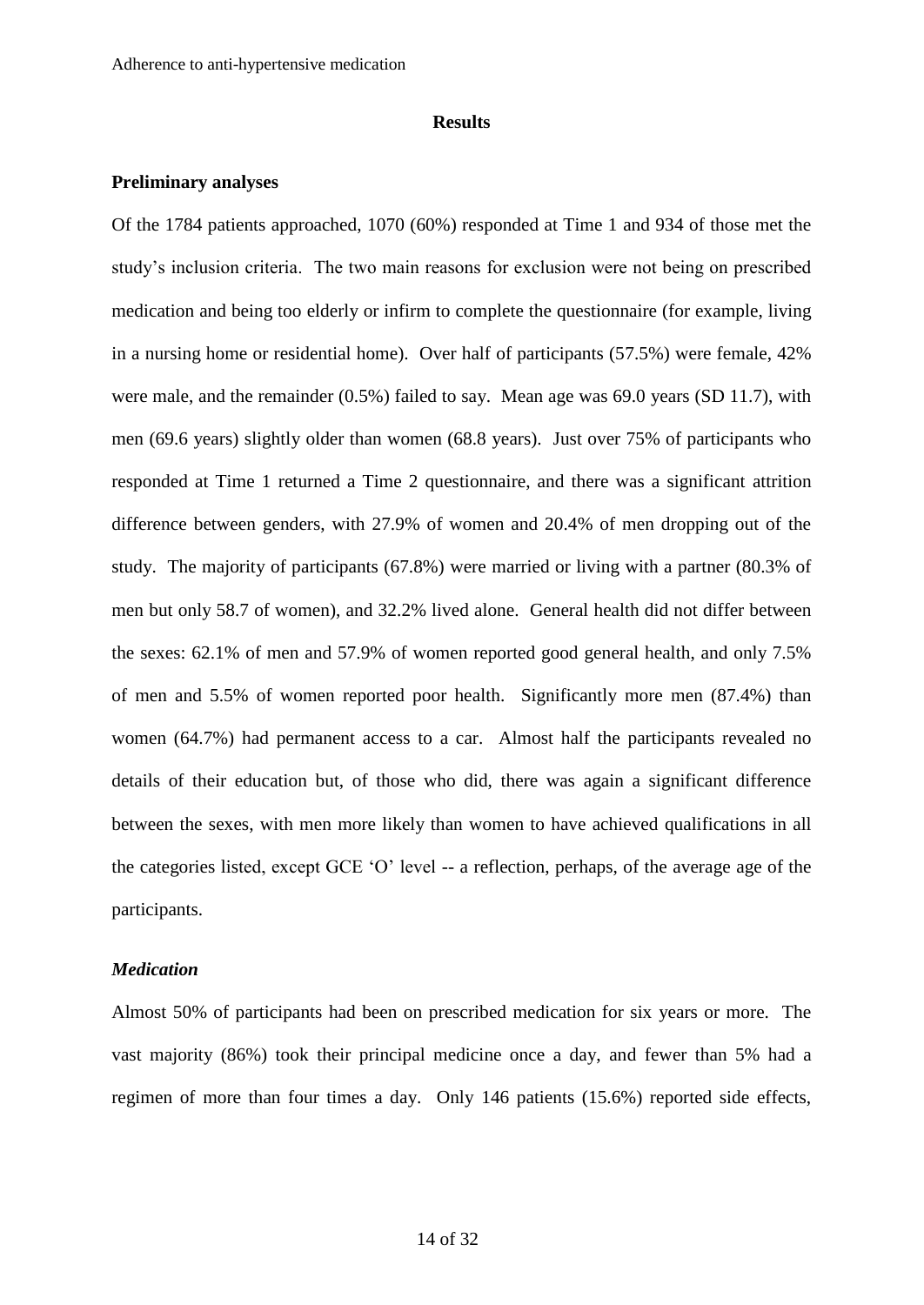some of which may not have been attributable to the medication. Just over 5% (55) reported two or more concurrent side effects, but the majority reported just one, if any.

# *Medical and genetic risk factors*

In total, 27% (249) of patients were receiving current treatment for a heart condition. Most participants had relatively few medical risk factors for stroke and CHD, other than their hypertension, though some were unsure whether they had ever suffered from the conditions stated. The most common genetic risks factors were having a parent with hypertension or one who had had a heart attack or stroke. The percentages, measure by measure, averaged 15% to 20%, but as many as 40% of respondents did not know their parents' histories.

# *Intention and adherence*

The measure of intention was highly skewed. For example, in answer to the item 'Do you intend to take your blood pressure tablets every day in the future', 63.5% answered that they intended to do so 'always' and 33.2% answered 'most of the time'. The distribution of adherence scores at both time points was also highly skewed, the majority of participants reporting almost full adherence. Completion of all adherence scale items yielded a score between 5 and 25 for each participant. At Time 1, only 0.8% (7) of participants scored 15 or below, 8.2% (76) scored 20 or below, and 44% (413) scored 24 or below. At Time 2, the figures were 0.9% (6), 5.6% (39) and 43.3% (305) respectively.

# **Predicting intention and adherence**

Zero order correlations between predictors and outcome are given in Table 1. The first group of predictors revealed a number of statistically significant relationships with outcome, but there were many more for the second group, cognitions and motivation. In the final group, intention, intention certainty, and their product all correlated significantly with adherence at both Time 1 and Time 2.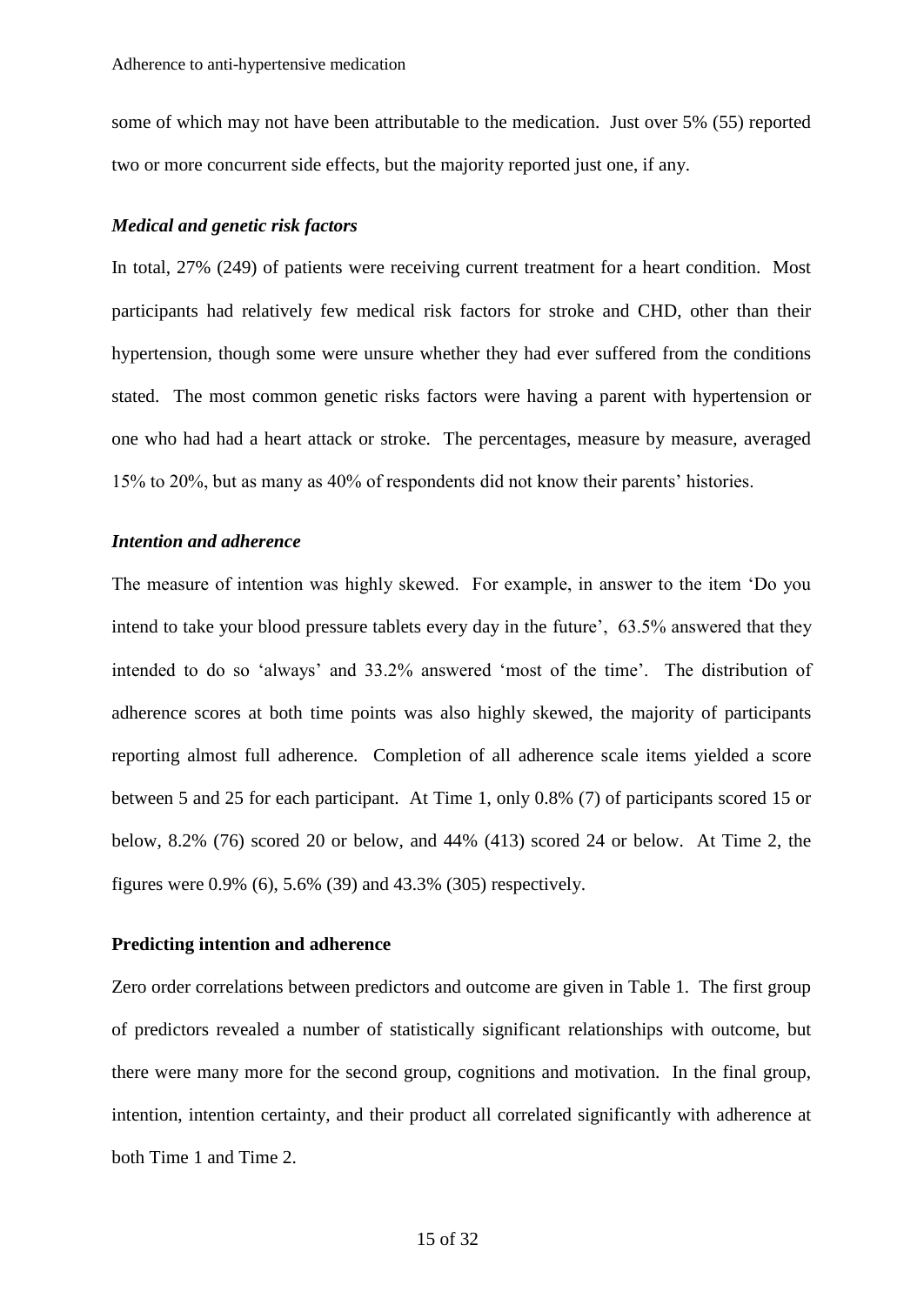#### Table 1

The second set of analyses used multiple regression, to predict the three principal outcomes: intention at Time 1, adherence at Time 1, and adherence at Time 2. A hierarchical approach was employed, so that each block of predictor variables was entered in turn, and the increment in variance explained by successive blocks was extracted. The results are given in Table 2. For intention, the first block of predictors (demography, health status and medication regimen) accounted for 4% of the variance (adjusted). The second block (cognitions and motivation) added a further 31%, giving 35% altogether. For Time 1 adherence, the increment from the first block to the second was again marked, 4% to 15%. The variance added by the final block (intention x intention certainty) was 4%, giving 19% in total. For Time 2 adherence, Time 1 adherence was entered as a first block, to control for baseline behaviour and so to allow *change* in behaviour from Time 1 to Time 2 to be examined. The remaining blocks were identical to those used in the analysis of Time 1 adherence. Much the largest contribution came from adherence at Time 1, and the four blocks together accounted for 34% of the variance. Standardised beta coefficients for the statistically significant predictors of outcome are given in Table 3. The values are taken from the final models, after the concluding block had been entered.

# Tables 2 and 3

In a further analysis of the predictors of Time 1 adherence, regression-based path analysis was used to identify pathways from individual variables to adherence. The variables were the six significant predictors shown in Table  $3$  – gender, age, conscientiousness, hypertensive identity, perceived behavioural control, and intention x intention certainty. Gender dropped out, and the final pattern of pathways is shown in Figure 1. All predictors had direct pathways to adherence; conscientiousness, perceived behavioural control, and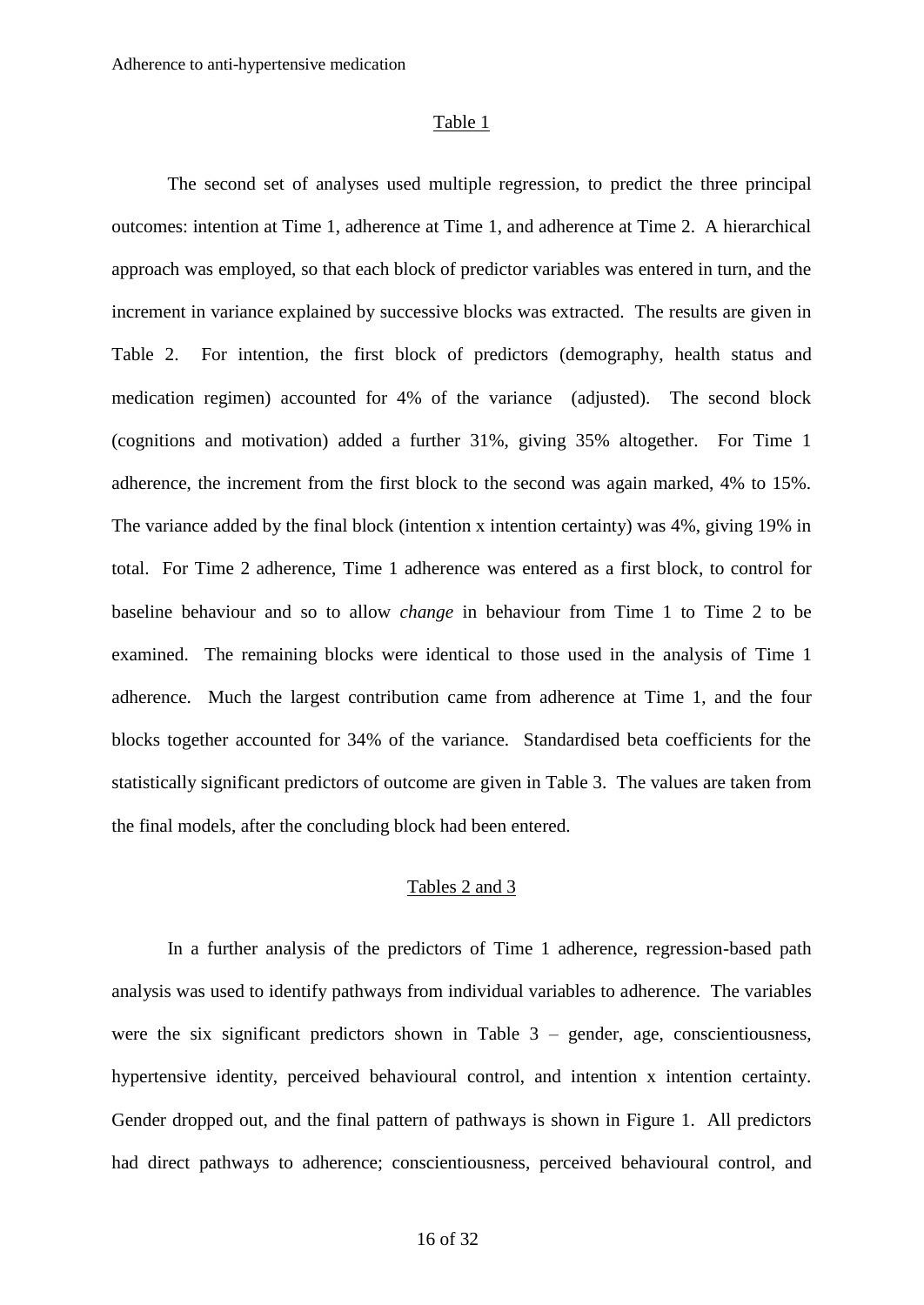hypertensive identity were also mediated by intention x intention certainty; and some of the effect of age was mediated through perceived behavioural control and hypertensive identity.

# Figure 1

In a final set of analyses, we examined the distinction between intentional and unintentional non-adherence introduced at the beginning of the paper. Of the four indices in the Morisky, Green & Levine (1986) scale, forgetting to take one's medication and being careless about it are indices of unintentional poor adherence, while stopping medication if one feels better or worse reflects intentional behaviour. For each component, hierarchical multiple regression was used as before. Table 4 gives the final model summaries, and shows that the strongest predictions were for unintentional poor adherence: adjusted  $R^2$  was .16 for both forgetting and carelessness. Table 5 gives the significant predictors from the final block of each analysis. The strongest predictors of unintentional non-adherence were age, hypertensive identity, and intention x intention certainty; for intentional non-adherence the single, strong, predictor was intention x intention certainty.

#### Tables 4 and 5

# **Discussion**

# **Model and findings**

The purpose of this paper has been to propose and test a model of adherence to antihypertensive medication. The model incorporates three blocks of possible predictors, which are seen as having their effects hierarchically: demography, health status and medication regimen; cognitions and motivation; and intentions. The variance explained in predicting adherence at Time 1 increased block by block as predicted and, when adherence was re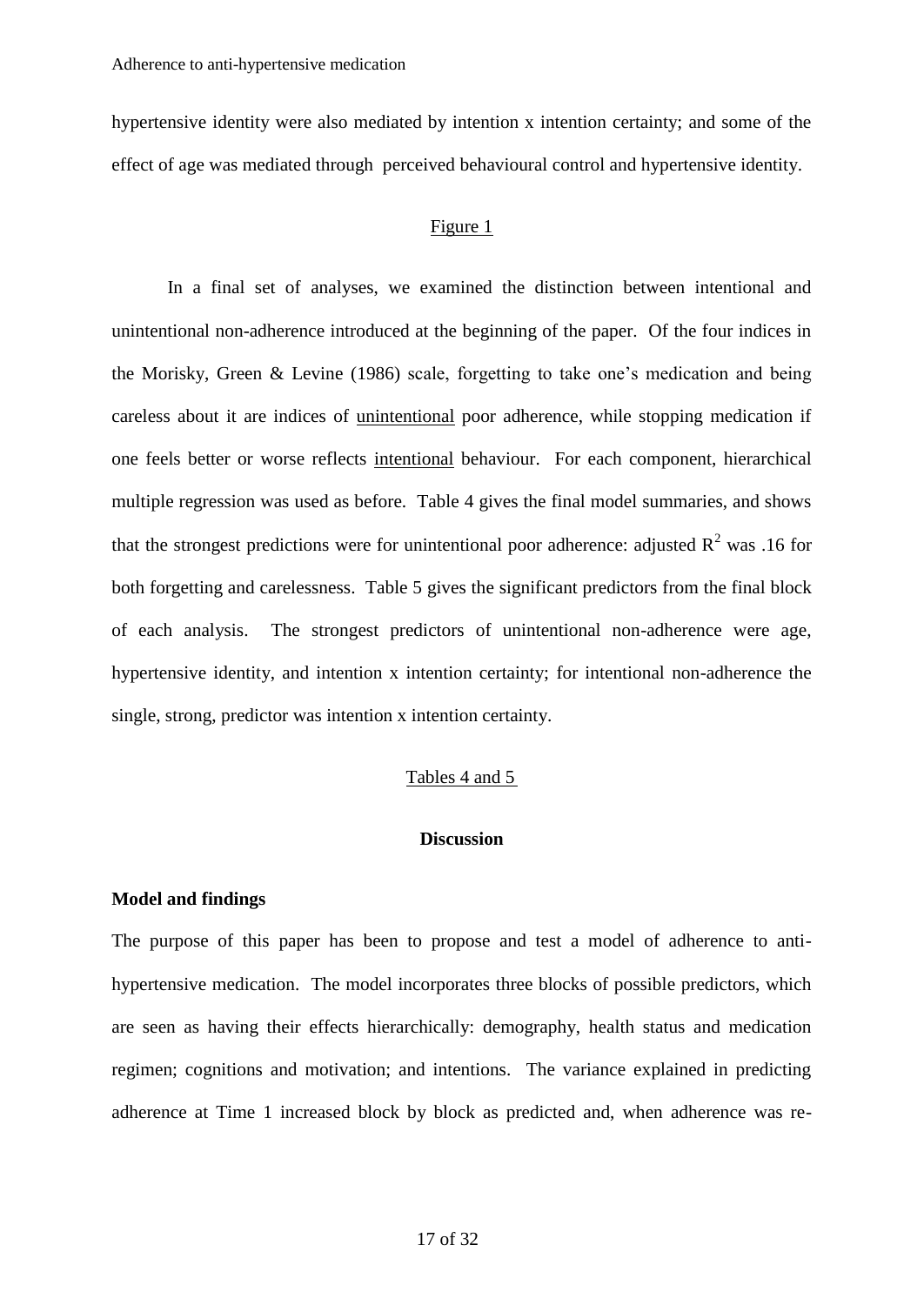examined at follow-up, much the strongest predictor was adherence at Time 1, as is typically found across a wide range of behaviours (Conner & Norman, 2005; Ouellete & Wood, 1998).

When the blocks were 'unlocked', and their individual components were examined, the single demographic variable to emerge as a significant predictor of adherence was age: the older the person, the greater the adherence. The key components of cognitions and motivation were conscientiousness, perceived behavioural control, and hypertensive identity – and both perceived behavioural control and hypertensive identity were predicted by age, again positively. All three of the variables predicted intention x intention certainty, which in turn was the strongest predictor of adherence. The 'profile' of the most adherent person is thus someone who is older, is conscientious, believes that he or she is able to deal with potential barriers to adherence, and has a well developed identity as someone with hypertension. Together, the variables lead to strong, resolute intentions. The pattern offers some support to the suggestion from Ebrahim (1998), that 'unhelpful' health beliefs will be among the leading predictors of poor adherence.

Although non-adherence has generally been examined as a single, composite measure, conceptually there are two underlying components, as we have noted: intentional and unintentional non-adherence. We may, for example, choose not to take our medication (intentional), or we may forget to take it (unintentional). Both forgetting and carelessness were predicted more strongly than stopping when one felt better or worse, and the model was therefore more successful with unintentional than intentional non-adherence. The variables that distinguished most strongly were age and hypertensive identity: forgetting and carelessness were predicted by relative youth and an ill-formed hypertensive identity, while intentional non-adherence was predicted by neither.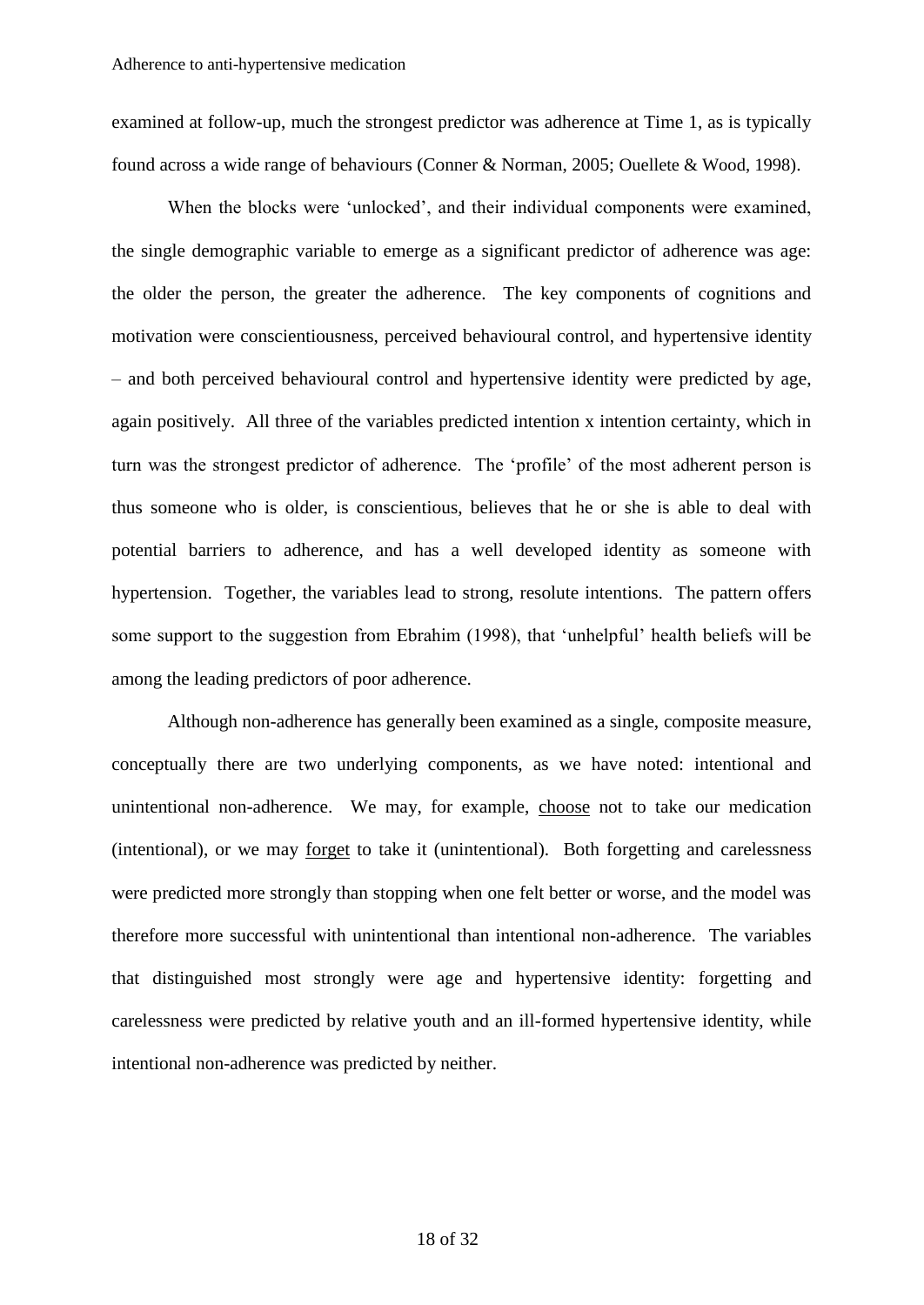# **Limitations of the study**

There are three main limitations to our findings. The first is that outcome was measured by self-report. Whilst the evidence indicates that self report measures are reliable (for example, Haynes et al., 1980; Morisky, Green, & Levine, 1986), they are known to over-estimate adherence (for example, Garber, Nau, Erickson, Aikens, Lawrence, 2004; Kaplan & Simon, 1990) when compared with 'objective' measures, such as pill counting, prescription collection and filling, and electronic monitoring. However, as the reviews by Osterberg & Blaschke (2005) and Hawkshead & Krousel-Wood (2007) make clear, objective measures can be expensive, time-consuming, intrusive, and even invasive (for example, tracking serum levels of medication – see Jónsdóttir et al., 2010). There can also be questions of validity: throwing away tablets, making up for missed inhaler doses by discharging them into the air, and failing to fill collected prescription forms (Levine et al., 2006; Osterberg & Blaschke, 2005). In the event, the medical practices and ethics committee we worked with would not allow us to use these methods, principally because of the burden they would have placed on doctors, and self-report was the one technique available to us.

The self-report measure we chose is widely used (especially though not exclusively in hypertension), has reasonable reliability across studies, and is supported by published evidence of validity. For example, Morisky, Green & Levine (1986) themselves demonstrated concurrent and predictive validity with hypertensive patients: the scale predicted control over hypertension both in the present and three years later. Krapek et al., (2004) reported concurrent validity for the Haemoglobin  $A_{1c}$  index of control in Type II diabetes, and Schnitzler, Leffers & Häck (2010) have recently demonstrated concurrent validity in treatment for Parkinson's Disease. Self-report questionnaires in general have been found to be more concordant with objective measures than other self-report measures, such as interviews (see, for example, Garber, Nau, Erickson, Aikens, Lawrence, 2004). Thus, even if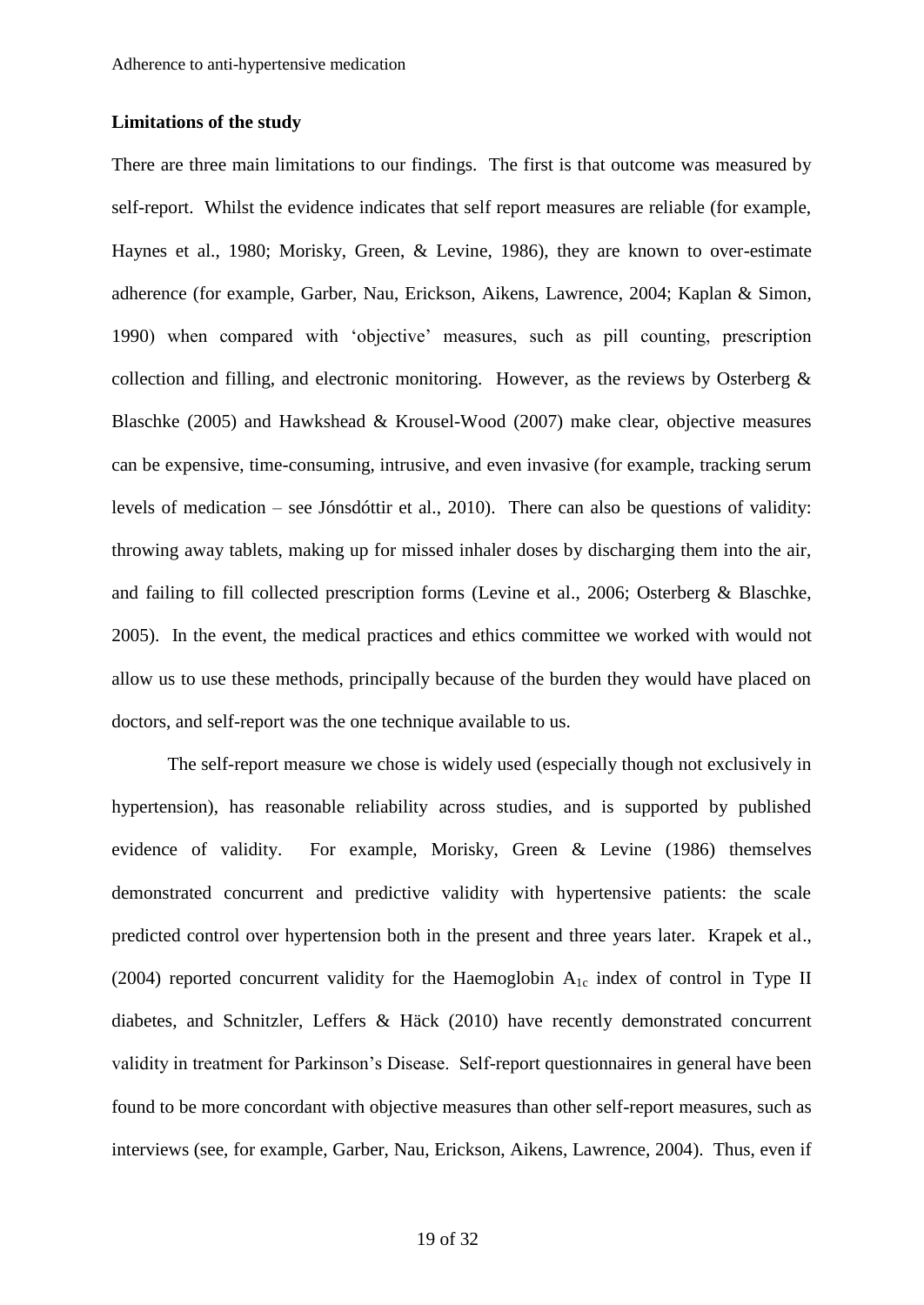the Morisky scale and similar measures over-estimate adherence, good concordance with objective measures means that the rank order of respondents will be the same for both approaches. Rank-order is the principal interest in the present paper, since our main concern has been patterns of correlation between predictors and adherence – not absolute levels of adherence. The evidence suggests that, for detecting those patterns, the self-report measure we used is adequate.

The second point concerns the use of postal questionnaires. One of the problems facing researchers who collect data in this way is that individuals who adhere are the most likely to respond (for example, Vaile, Calnan, Rutter & Wall, 1993). A substantial minority of patients sent the first questionnaire did not respond to it. Though it is likely that many of them were also not adhering fully to treatment, for reasons of ethics we were not allowed access to patients' home addresses or medical records, and we have no way of testing the suggestion. Other researchers are known to have experienced similar problems in attracting non-adhering patients into studies of this nature (Jackson et al., 2005).

The final point is that adherence was greater than the literature typically suggests (Ebrahim, 1998; Nabi et al., 2008; Primatesta et al., 2001), perhaps in part because the sample was mostly elderly. The age distribution reflects the geographical location and demographic makeup of the general practices that agreed to take part. Though the upshot was less variance to explain than anticipated, identifiable patterns of prediction emerged nevertheless.

#### **Designing interventions to strengthen adherence**

Central to our pattern of findings is the role of cognitions and motivation. While the intentions block added significantly to the prediction of behaviour, cognitions and motivation provide the underpinnings for intentions, and offer a useful means of intervention (Ajzen, 1991; Ajzen & Fishbein, 2005). Motivating people to acknowledge that the consequences of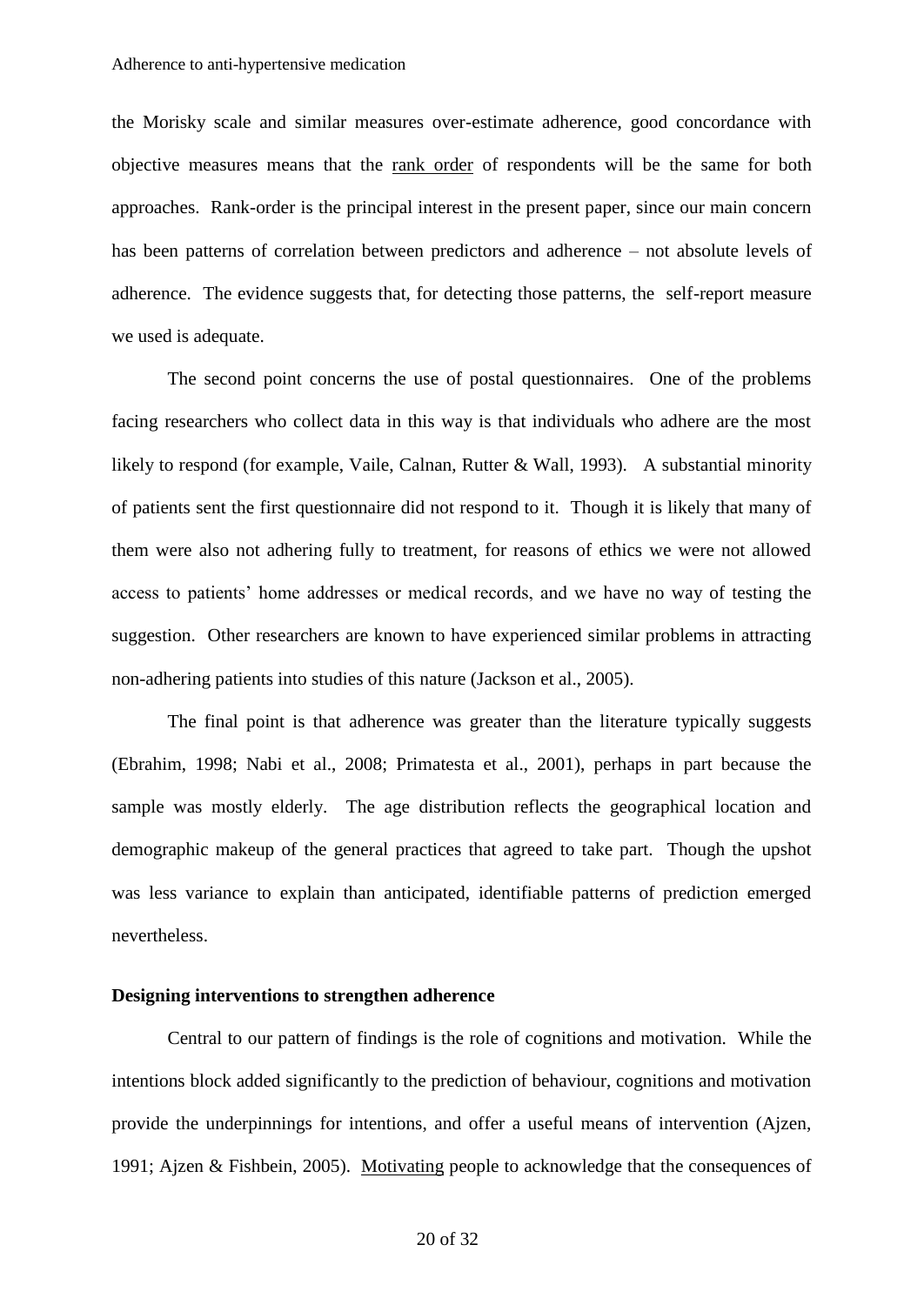poorly treated hypertension can be serious, indeed life-threatening, is central to strengthening both their conscientiousness and their identity as someone with hypertension. Motivational interventions should be particularly effective for intentional non-adherence – choosing not to take one's medication, because one fails to acknowledge its importance or is not sufficiently conscientious to follow a strict regimen.

A second approach suggested by our results is through perceived control, and is perhaps best seen as intervening to strengthen cognitions. Perceived behavioural control, as conceptualised by Ajzen (1991), is made up of both self-efficacy (the internal means to carry out a behaviour) and perceptions of barriers (the number and extent of anticipated external obstacles to carrying out the behaviour). Thus, low perceived behavioural control is present when I believe that I shall be unable to keep to a routine and when the number and extent of the barriers I foresee are too great. Here, a useful approach will be the planning interventions incorporated in implementation intentions interventions (Gollwitzer, 1999). Patients are asked to list obstacles that might prevent them keeping to their prescribed regimen, to think of how they will overcome them, and to write down the plan. The approach has had a degree of success in modifying a range of health behaviours (Sheeran, Milne, Webb & Gollwitzer, 2005), but has yet to be tested in people with hypertension.

#### **References**

- Ajzen, I. (1991). The theory of planned behavior. *Organizational behavior and human decision processes, 50*, 179-211.
- Ajzen, I. (2002). Constructing a TPB questionnaire: conceptual and methodological considerations. Retrieved 21 April 2011, from<http://www.people.umass.edu/aizen/tpb.html>
- Ajzen, I (2005) *Attitudes, Personality and Behavior* (2<sup>nd</sup> ed.), Milton Keynes, England: Open University Press / McGraw-Hill.
- Ajzen, I., & Fishbein, M. (2005). The influence of attitudes on behavior. In D. Albarracín, B. T. Johnson, & M. P. Zanna (eds.), *The Handbook of Attitudes* (pp. 173-221). Mahwah, NJ: Erlbaum.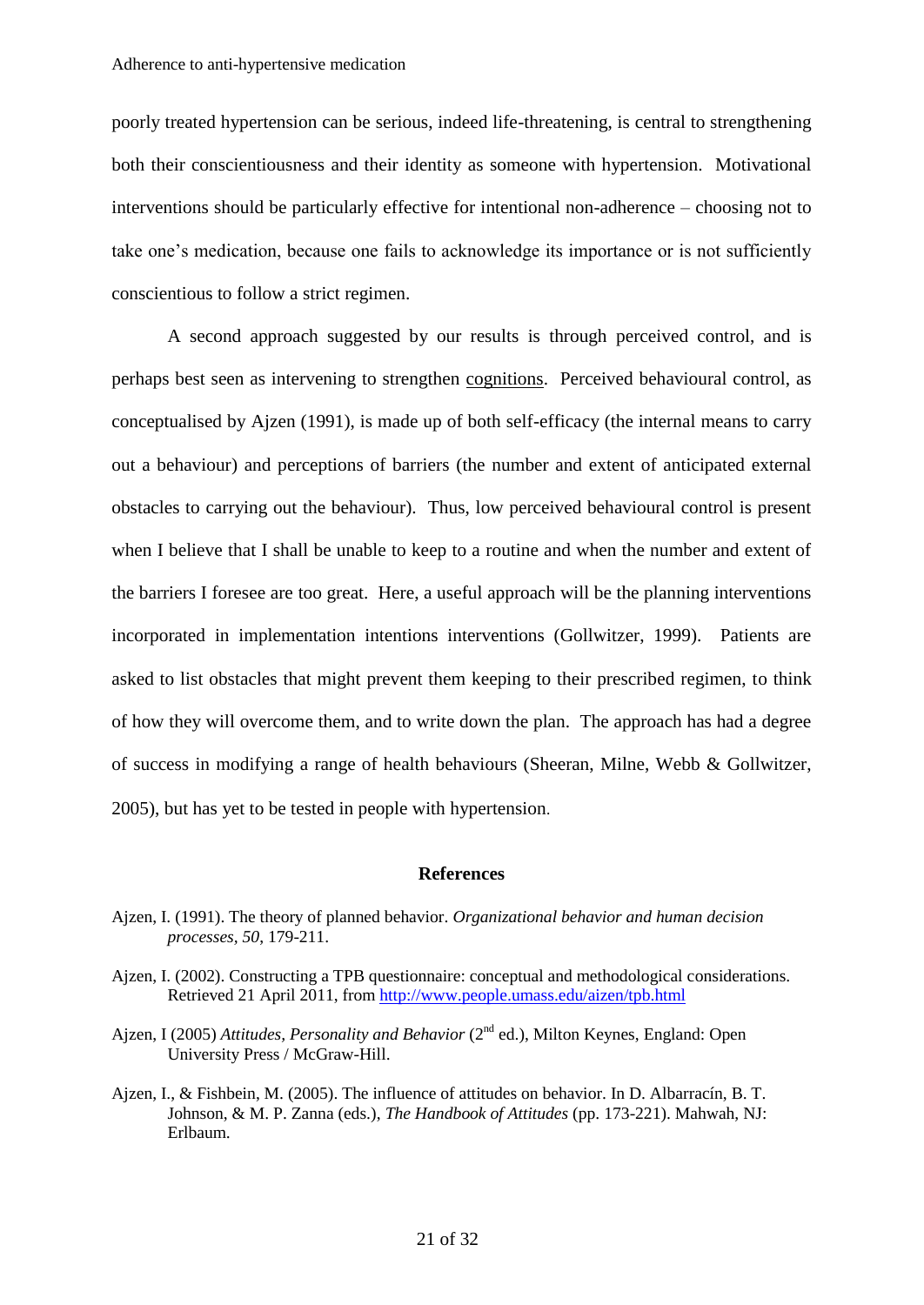- Armitage, C. J., & Conner, M. (1999). The theory of planned behaviour: assessment of predictive validity and 'perceived control'. *British Journal of Social Psychology, 38*, 35-54.
- Baumann, L., Cameron, L. D., Zimmerman, R., & Leventhal, H. (1989). Illness representations and matching labels with symptoms. *Health Psychology, 8*, 449-469.
- Burke, L. E., Dunbar-Jacob, J., Orchard, T. J., & Sereika, S. M. (2005). Improving adherence to a cholesterol-lowering diet: a behavioral intervention study. *Patient Education and Counseling, 57*, 134-142.
- Casey, J., Johnson, V., & McClelland, P. (2003). Impact of stepped verbal and written reinforcement of fluid balance advice within an outpatient hemodialysis unit: a pilot study. *Journal of Human Nutrition and Dietetics, 15*, 43-47.
- Chan, D. K.-S., & Fishbein, M. (1993). Determinants of college women's intentions to tell their partners to use condoms. *Journal of Applied Social Psychology, 23*, 1455-1470.
- Charng, H. W., Piliavin, J. A., & Callero, P. L. (1988). Role identity and reasoned action in the prediction of repeated behavior. *Social Psychology Quarterly, 51*, 303-317.
- Christensen, A. J., Moran, P. J., Lawton, W. J., Stallman, D., & Voigts, A. L. (1997). Monitoring attentional style and medical regimen adherence in hemodialysis patients. *Health Psychology, 16*, 256-262.
- Christensen, A. J., & Smith, T. W. (1995). Personality and patient adherence: Correlates of the fivefactor model in renal analysis. *Journal of Behavioral Medicine, 18*, 305-313.
- Colledge, N. R., Walker, B. R. & Ralston, S. H. (eds.) (2010). *Davidson's Principles and Practice of Medicine* (21<sup>st</sup> ed.). Amsterdam: Churchill-Livingstone / Elsevier.
- Conner, M., & Armitage, C. J. (1998). Extending the theory of planned behavior: A review and avenues for further research. *Journal of Applied Social Psychology, 28*, 1429-1464.
- Conner, M., & McMillan, B. (1999). Interaction effects in the theory of planned behaviour: studying cannabis use. *British Journal of Social Psychology, 38*, 195-222.
- Conner, M. & Norman, P. (eds.) (2005). *Predicting Health Behaviour* (2<sup>nd</sup> ed.). Milton Keynes: Open University Press / McGraw-Hill.
- Conner, M., Povey, R., Bell, R., & Norman, P. (1994). GP intervention to produce dietary change. Paper presented to the *Annual Conference of the British Psychological Society Special Group in Health Psychology*, Sheffield.
- Cooke, R., & Sheeran, P. (2004). Moderation of cognition-intention and cognition-behaviour relations: a meta-analysis of properties of variables from the theory of planned behaviour. *British Journal of Social Psychology, 43*, 159-186.
- Department of Health. (1999). *Saving Lives: Our Healthier Nation* (No. CMND 1523). London: The Stationery Office.
- Duckett, L., Henly, S., Avery, M., Potter, S., Hills-Bonczyk, S., Hulden, R., et al. (1998). A theory of planned behavior-based structural model for breastfeeding. *Nursing Research, 47*, 325-336.
- Ebrahim, S. (1998). Detection, adherence and control of hypertension for the prevention of stroke: A systematic review. *Health Technology Assessment, 2*, 1-78.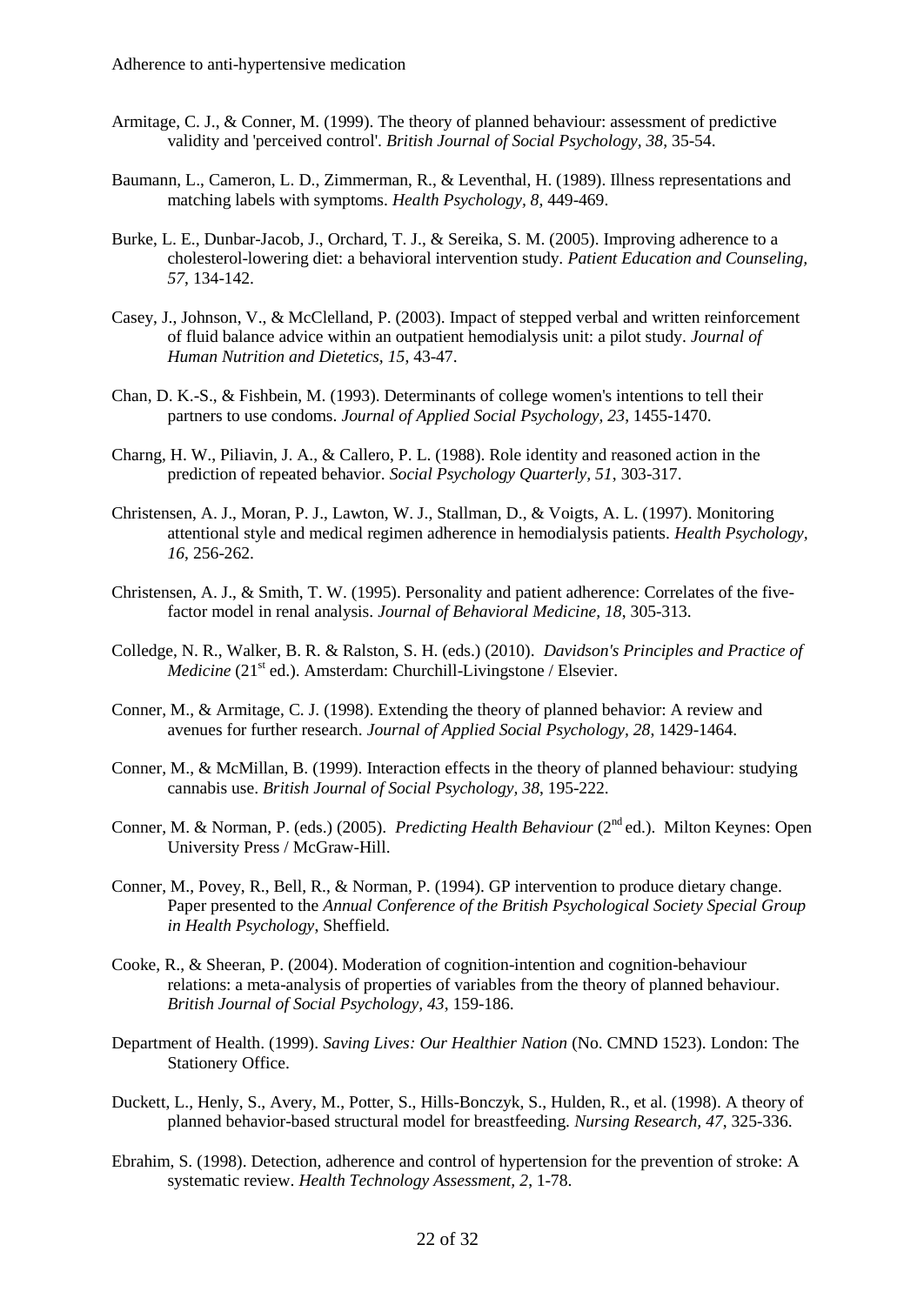- Flack, J. M., Novikov, S. V., & Ferrario, C. M. (1996). Benefits of adherence to anti-hypertensive drug therapy. *European Heart Journal, 17 Supplement A*, 16-20.
- Friedman, H. S., Tucker, J. S., Schwartz, J. E., & Martin, L. R. (1995). Childhood conscientiousness and longevity: Health behaviors and cause of death. *Journal of Personality and Social Psychology, 68*, 696-703.
- Garber, M. C., Nau, D. P., Erickson, S. R., Aikens, J E. & Lawrence, J. B. (2004). The concordance of self-report with other measures of medication adherence. A summary of the literature. *Medical Care*, *42,* 649-652.
- Godin, G., Côté, H., Naccache, L., Lambert, D., & Trottier, S. (2005). Prediction of adherence to antiretroviral therapy: a one-year longitudinal study. *AIDS Care, 17*, 493-504.
- Godin, G., Valois, P., Lepage, L., & Desharnais, R. (1992). Predictors of smoking behavior an application of Ajzen's theory of planned behavior. *British Journal of Addiction, 87*, 1335- 1343.
- Goldberg, L. R., Johnson, J. A., Eber, H. W., Hogan, R., Ashton, M. C., Cloninger, C. R., et al. (2006). The International Personality Item Pool and the future of public-domain personality measures. *Journal of Personality Research, 40*, 84-90.
- Gollwitzer, P. M. (1999). Implementation intentions: strong effects of simple plans. *American, Psychologist*, *54*, 493-503.
- Hawkshead, J. & Krousel-Wood, M. A. (2007). Techniques for measuring medication adherence in hypertensive patients in outpatient settings: advantages and limitations. *Disease Management & Health Outcomes, 15,* 109-118.
- Haynes, R. B., Taylor, D. W., Sackett, D. L., Gibson, E. S., Bernholz, C. D., & Mukherjee, J. (1980). Can simple clinical measurements detect patient noncompliance? *Hypertension, 2*, 757.
- Horne, R. (1997). Representations of medication and treatment: advances in theory and measurement. In K. J. Petrie & J. A. Weinman (eds.), *Perceptions of Health and Illness*. Amsterdam: Harwood Academic Publishers.
- Horne, R. (1999). Patients' beliefs about treatment: the hidden determinant of treatment outcome? *Journal of Psychosomatic Research, 47*, 491-495.
- Horne, R., & Weinman, J. (1999). Patients' beliefs about prescribed medicines and their role in adherence to treatment in chronic physical illness. *Journal of Psychosomatic Research, 47*, 555-567.
- Horne, R., & Weinman, J. (2002). Self-regulation and self-management in asthma: exploring the role of illness perceptions and treatment beliefs in explaining non-adherence to preventative medication. *Psychology and Health, 17*, 17-32.
- Jackson, C., Lawton, R., Knapp, P., Raynor, D. K., Conner, M., Lowe, C., et al. (2005). Beyond intention: do specific plans increase health behaviours in patients in primary care? A study of fruit and vegetable consumption. *Social Science & Medicine, 60*, 2383-2391.
- Jónsdóttir, H., Opjordsmoen, S., Birkenaes. A. B., Engh, J. A., Ringen, P. A., Vaskinn, A., Aamo, T. O., Friis, S. & Andreassen, O. A. (2010). Medication adherence in outpatients with severe mental disorders. *Journal of Clinical Psychopharmacology, 30,* 169-175.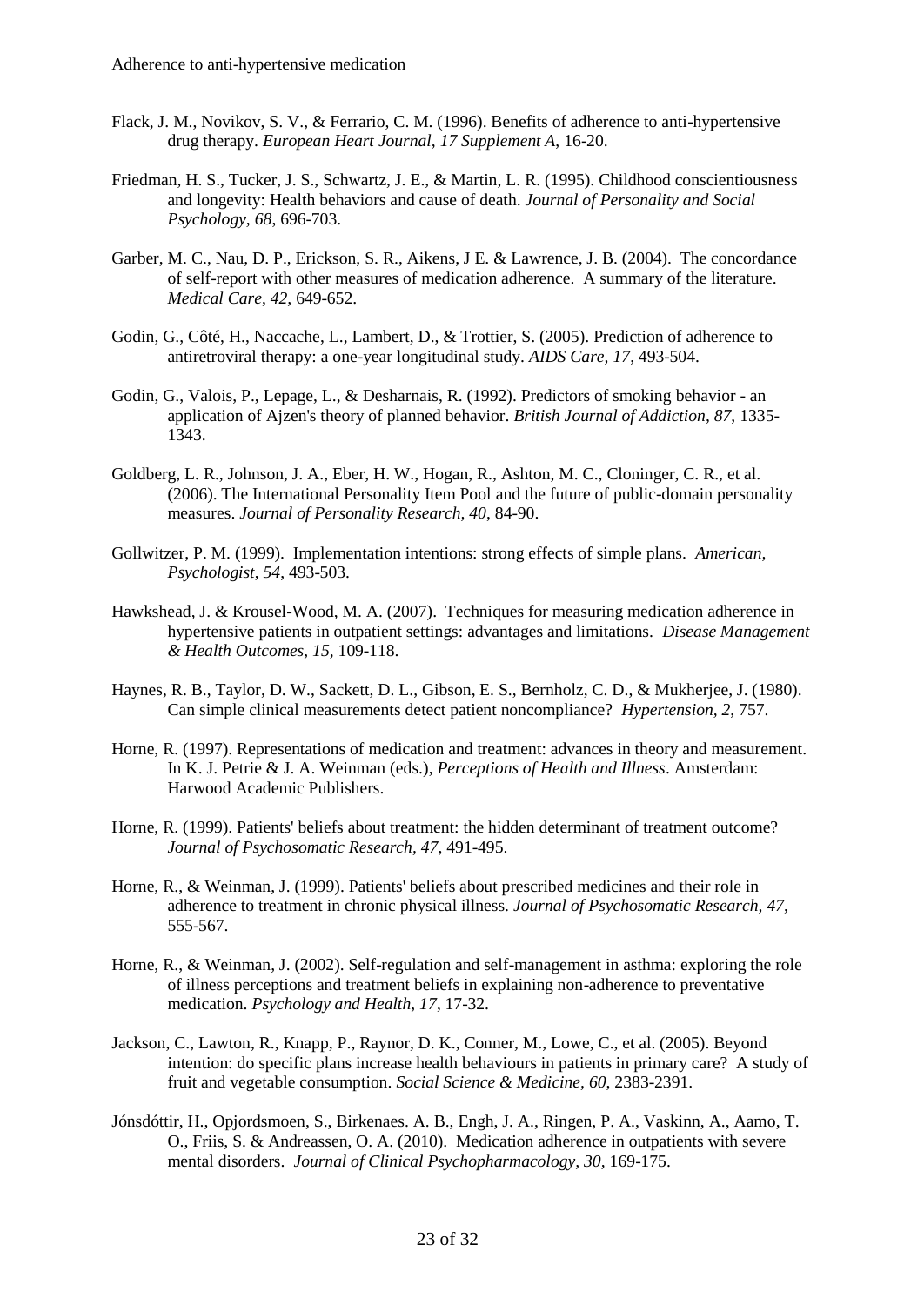- Kaplan, R. M. & Simon, H. J. (1990) Compliance in medical care: reconsideration of self-predictions. *Annals of Behavioral Medicine, 12,* 66-71.
- Krapek, K., King, K., Warren, S. S., George, K. G., Caputo, D. A., Mihelich, K., Holst, E. M., Nichol, M. B., Shi, S. G., Livengood, K. B., Walden, S. & Lubowski, T. J. (2004). Medication adherence and associated hemoglobin  $A_{1c}$  in Type 2 diabetes. *The Annals of Pharmacotherapy, 38,* 1357-1362.
- Legare, F., Godin, G., Dodin, S., Turcot, L., & Lapierre, L. (2003). Adherence to hormone replacement therapy: a longitudinal study using the theory of planned behavior. *Psychology and Health, 18*, 351-371.
- Levine, A. J., Hinkin, C. H., Marion, S., Keuning, A., Castellon, S. A., Lam, M. N., Robinet, M., Longshore, D., Newton, T., Myers, H. & Durvasula, R. S. (2006). Adherence to antiretroviral medications in HIV: differences in data collected via self-report and electronic monitoring. *Health Psychology*, *25*, 329-335.
- Lynch, D. J., Repka, F. J., Nagel, R., Birk, T., Gohara, A., Leighton, R. F., et al. (2000). Prediction of dietary adherence in cholesterol reduction: relative contribution of personality variables and health attitudes. *Psychology and Health, 15*, 821-828.
- Marmot, M. G., & Davey Smith, G. (1997). Socio-economic differentials in health. *Journal of Health Psychology, 2*, 283-296.
- McCaul, K. D., Sandgren, A. K., O'Neill, H. K., & Hinsz, V. B. (1993). The value of the theory of planned behavior, perceived control, and self-efficacy expectations for predicting healthprotective behaviors. *Basic and Applied Social Psychology, 14*, 231-252.
- McCauley, E. (1993). Self efficacy and the maintenance of exercise participation in older adults. *Journal of Behavioral Medicine, 16*, 103-113.
- Meyer, D., Leventhal, H., & Guttman, M. (1985). Common sense models of illness: the example of hypertension. *Health Psychology, 4*, 115-135.
- Montano, D., Kasprzyk, D., von Haeften, I., & Fishbein, M. (2001). Towards and understanding of condom use behavior: A theoretical and methodological overview of Project SAFER. *Psychology, Health and Medicine, 6*, 139-150.
- Morisky, D. E., Green, L. W., & Levine, D. M. (1986). Concurrent and predictive validity of a selfreported measure of medication adherence. *Medical Care, 24*, 67-74.
- Morisky, D. E., & Ward, H. J. (2001). Self-reported medication-taking behavior: a valid method for assessing adherence. *American Journal of Hypertension, 14* (4 Supplement 1), A231.
- Morrell, R. W., Park, D. C., Kidder, D. P., & Martin, M. (1997). Adherence to antihypertensive medications across the life span. *The Gerontologist, 37*, 609-619.
- Murphy, L. M. B., Thompson, R. J., & Morris, M. A. (1997). Adherence behavior among adolescents with type I insulin-dependent diabetes mellitus : The role of cognitive appraisal processes. *Journal of Pediatric Psychology, 82*, 811-825.
- Nabi, H., Vahtera, J., Singh-Manoux, A., Pentti, J., Oksanen, T., Gimeno, D., Elovainio, M., Virtanen, M., Klaukka, T., & Kivimaki, M. (2008). Do psychological attributes matter for adherence to antihypertensive medication? The Finnish public sector cohort study. *Journal of Hypertension*, *26*, 2236-2243.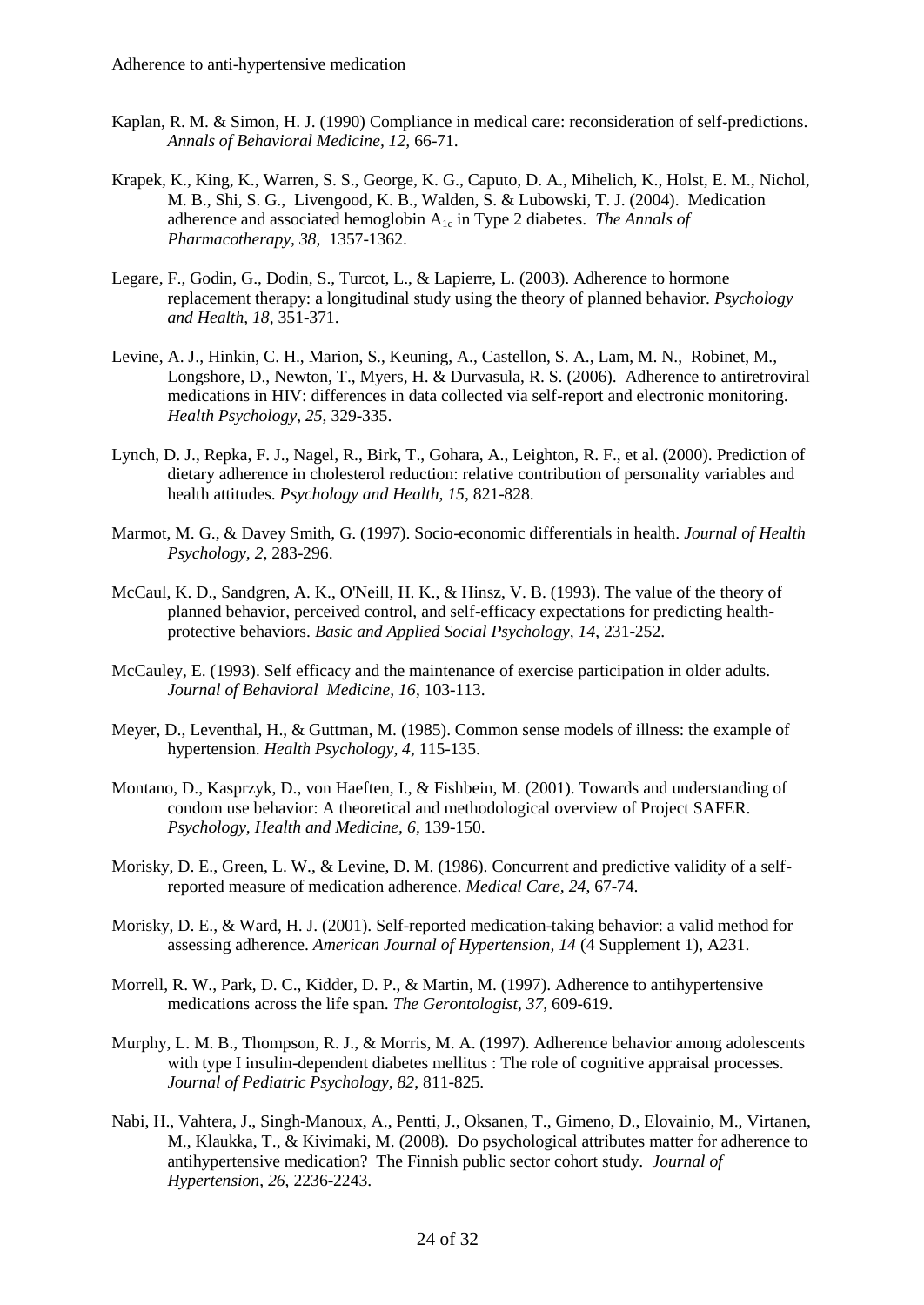- Norman, P., & Conner, M. (1993). The role of social cognition models in predicting attendance at health checks. *Psychology and Health, 8*, 447-462.
- O'Hea, E. L. (2005). Adherence to medical regimens in low-income adults with type 2 diabetes: The influence of perceived control constructs. *Dissertation Abstracts International, B65/07*, 3718.
- Osterberg, L. & Blaschke, T. (2005). Adherence to medication. *New England Journal of Medicine, 353,* 487-497.
- Ouellete, J., & Wood, W. (1998). Habit and intention in everyday life: the multiple processes by which past behavior predicts future behavior. *Psychological Bulletin, 124*, 54-74.
- Primatesta, P., Brookes, M., & Poulter, N. R. (2001). Improved hypertension management and control: Results from the Health Survey for England 1998. *Hypertension, 38*, 827-832.
- Robertson, D., & Keller, C. (1992). Relationship among health beliefs, self-efficacy and exercise adherence in patients with coronary heart disease. *Heart Lung, 21*, 56-63.
- Rutter, D. R. (2000). Attendance and reattendance for breast cancer screening: A prospective three year test of the theory of planned behaviour. *British Journal of Health Psychology, 5*, 1-13.
- Rutter, D. R. & Quine, L. (1996). Social psychological mediators of the relationship between demographic factors and health outcomes: a theoretical model and some preliminary data. *Psychology and Health, 11,* 5-22.
- Schmier, J. K., & Leidy, N. K. (1998). The complexity of treatment adherence in adults with asthma: challenges and opportunities. *Journal of Asthma, 35*, 455-472.
- Schnitzler, A., Leffers, K. W. & Häck, H. J. (2010). High compliance with rotigotine transdermal patch in the treatment of idiopathic Parkinson's disease. *Parkinsonism and Related Disorders,* 03-July-2010 (Epub ahead of print).
- Scisney-Matlock, M., & Watkins, K. W. (2003). Validity of the cognitive representations of hypertension scales (CRHTN). *Journal of Applied Social Psychology, 33*, 817-832.
- Sheeran, P., & Abraham, C. (2003). Mediator of moderators: temporal stability of intention and the intention-behavior relation. *Personality and Social Psychology Bulletin, 29*, 205-215.
- Sheeran, P., Milne, S., Webb, T. L. & Gollwitzer, P. M. (2005). Implementation intentions and health behaviour. In M. Conner & P. Norman (eds.), *Predicting Health Behaviour* (2<sup>nd</sup> ed.) (pp. 276-323). Milton Keynes: Open University Press / McGraw-Hill.
- Sheeran, P., & Orbell, S. (2000). Self-schemas and the theory of planned behavior. *European Journal of Social Psychology, 30*, 533-550.
- Sparks, P., & Shepherd, R. (1992). Self-identity and the theory of planned behavior: Assessing the role of identification with "green consumerism". *Social Psychology Quarterly, 55*, 388-399.
- Steadman, L., & Rutter, D. R. (2004). Belief importance and the theory of planned behaviour: comparing modal and ranked modal beliefs in predicting attendance at breast screening. *British Journal of Health Psychology, 9*, 447-463.
- Stilley, C. A., Sereika, S., Muldoon, M. F., Ryan, C. M., & Dunbar-Jacob, J. (2004). Psychological and cognitive function: Predictors of adherence with cholesterol lowering treatment. *Annals of Behavioral Medicine, 27*, 117-124.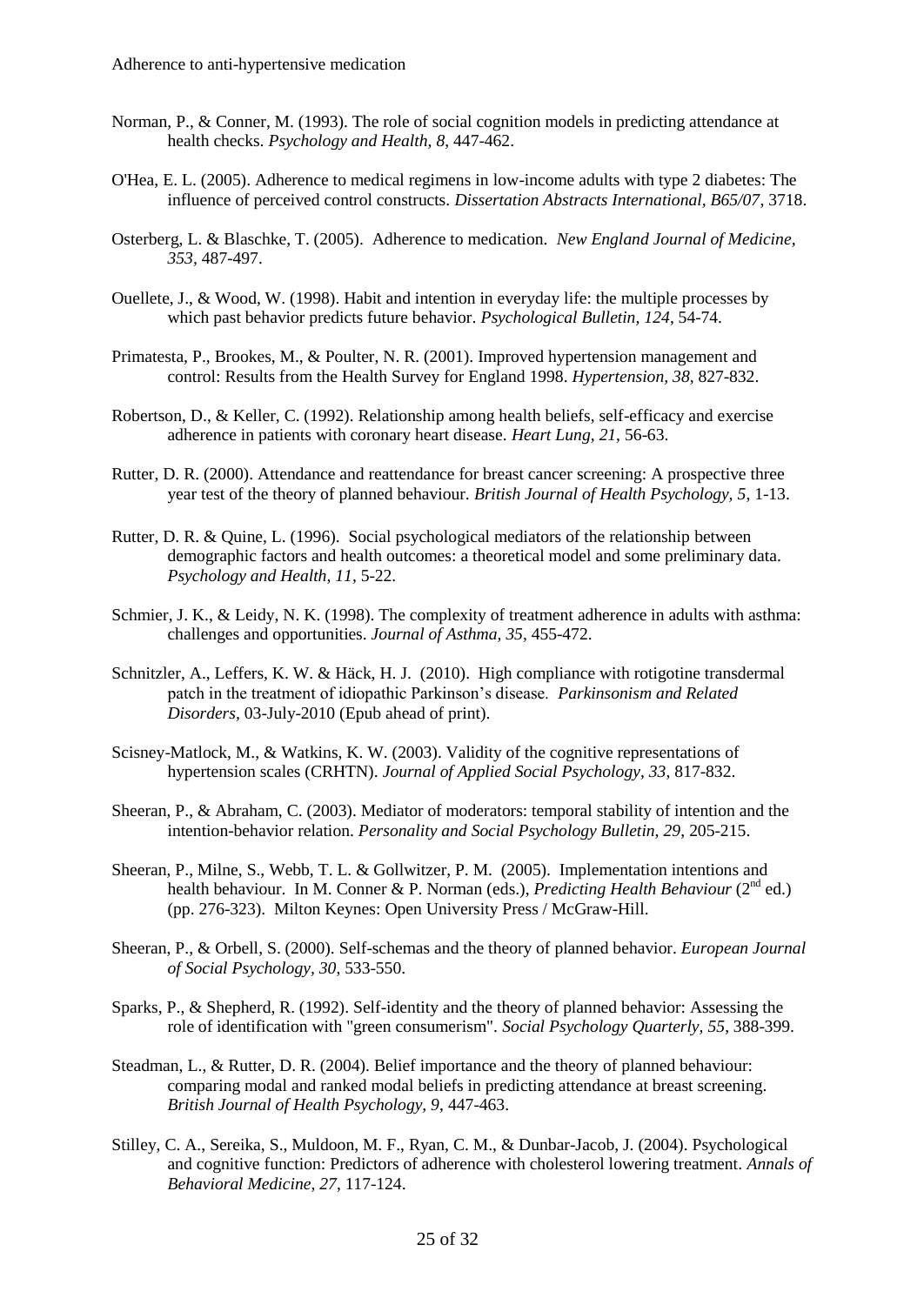Taylor, S. E. (2009). *Health Psychology* (7<sup>th</sup> ed.). New York: McGraw-Hill.

- Terry, D. J., Hogg, M. A., & White, K. M. (1999). The theory planned behaviour: Self-identity, social identity and group norms. *British Journal of Social Psychology, 38*, 225-244.
- Trachtenberg, F., Dugan, E., & Hall, M. A. (2005). How patients' trust relates to their involvement in medical care. *Journal of Family Practice, 54*, 344-352.
- Vaile, M. S. B, Calnan, M., Rutter, D. R., & Wall, B. (1993) Breast cancer screening services in three areas: uptake and satisfaction. *Journal of Public Health Medicine*, *15,* 37-45.
- Weir, M. R., Maibach, E. W., Bakris, G. L., Black, H. R., Chawla, P., Messerli, F. H., et al. (2000). Implications of a health life style and medication analysis for improving hypertension control. *Archives of Internal Medicine, 160*, 481-490.
- Williams, B., Poulter, N. R., Brown, M. J., Davis, M., McInnes, G. T., Potter, J. F., et al. (2004). British Hypertension Society guidelines for hypertension management 2004 (BHS-IV): summary. *British Medical Journal, 328*, 634-640.
- Williams, K. E., & Bond, M. J. (2002). The roles of self-efficacy, outcome expectancies, and social support in the self-care behaviours of diabetics. *Psychology, Health and Medicine, 7*, 127- 141.
- Wolf-Maier, K., Cooper, R. S., Kramer, H., Banegas, J. R., Giampaoli, S., Joffres, M. R., et al. (2004). Hypertension treatment and control in five European countries, Canada, and the United States. *Hypertension, 43*, 10-17.
- Woodgate, J., Brawley, L. R., & Weston, Z. J. (2005). Maintenance cardiac rehabilitation exercise adherence: effects of task and self-regulatory self-efficacy. *Journal of Applied Social Psychology, 35*, 183-197.
- World Health Organisation. (2003). *Adherence to Long-Term Therapies: Evidence for Action*. Geneva: World Health Organization.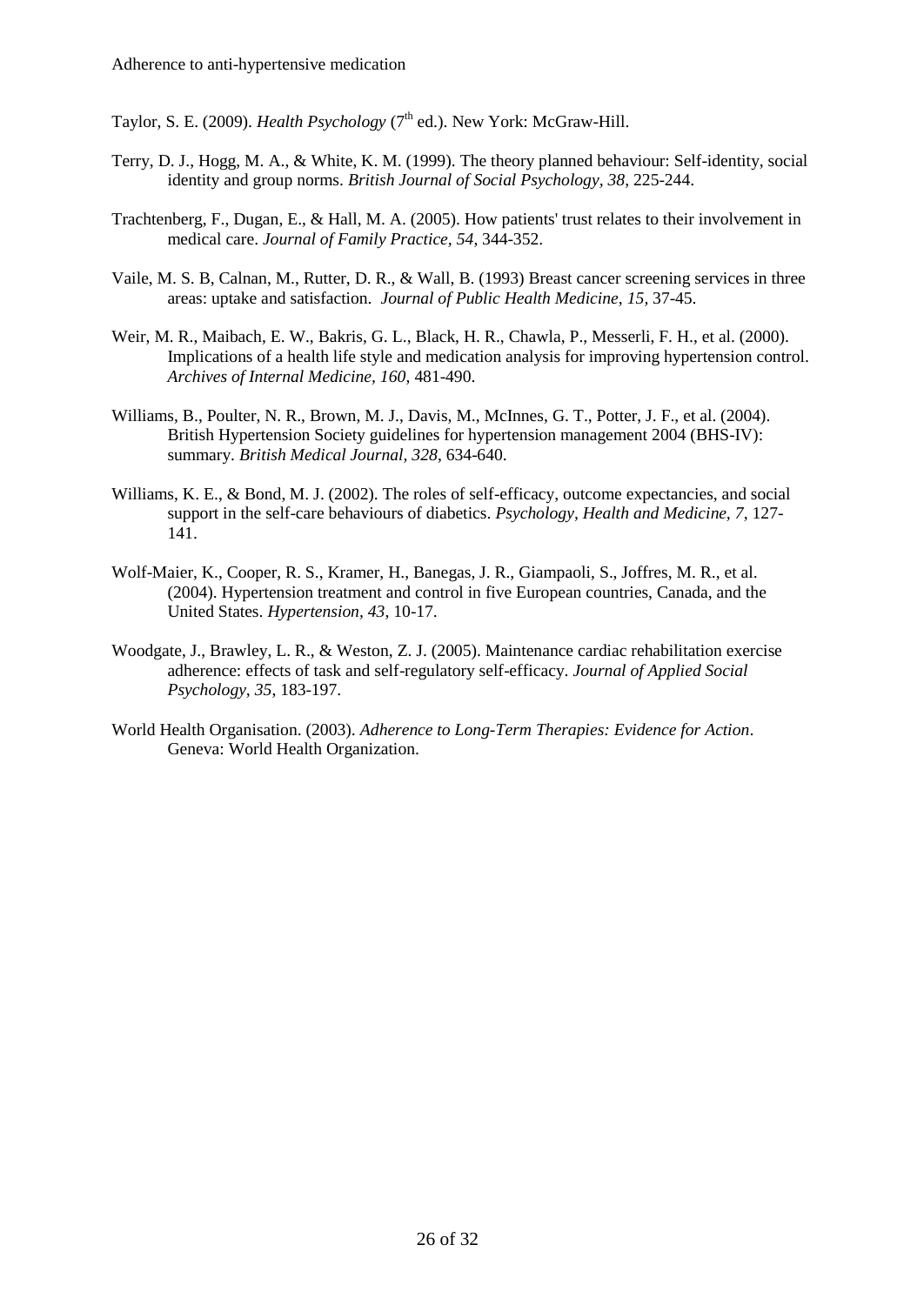|                        | Intention | Adherence at<br>Time 1 | Adherence at<br>Time 2 |
|------------------------|-----------|------------------------|------------------------|
| Gender                 | $-.03$    | $-.06$                 | $-.03$                 |
| Age                    | $.08*$    | $.19***$               | $.21***$               |
| Marital status         | .03       | .03                    | .03                    |
| Car ownership          | .05       | $-.08*$                | $-.03$                 |
| Health status          | .06       | $-.03$                 | $-.02$                 |
| Years on medication    | $.09**$   | $.10**$                | .01                    |
| Daily dosage           | $-.01$    | .04                    | .05                    |
| Perceived side effects | $-16***$  | $-.09**$               | $-.08*$                |
| Medical risk factors   | $-.01$    | $.07*$                 | .02                    |
| Family risk factors    | .05       | $-.01$                 | $-.02$                 |
|                        |           |                        |                        |
| Conscientiousness      | $.22***$  | $.18***$               | $.11**$                |
| Hypertensive identity  | $.44***$  | $.31***$               | $.26***$               |
| Knowledge              | $.09**$   | $-.04$                 | $-.08*$                |
| Attitude               | $.41***$  | $.20***$               | $.20***$               |
| Subjective norm        | $.43***$  | $.18***$               | $.17***$               |
| PBC                    | $.33***$  | $.24***$               | $.10**$                |
|                        |           |                        |                        |
| Intention              | 1.00      | $.32***$               | $.24***$               |
| Intention certainty    | $.66***$  | $.38***$               | $.33***$               |
| Intention x certainty  | .92***    | $.35***$               | $.30***$               |
| Adherence at Time 1    | $.32***$  | 1.00                   | $.57***$               |

Table 1 Zero order correlations (*r)* between predictors and outcome

Pairwise deletion: *n* ranges from 537 to 921

\*p<.05 \*\*p<.01 \*\*\*p<.001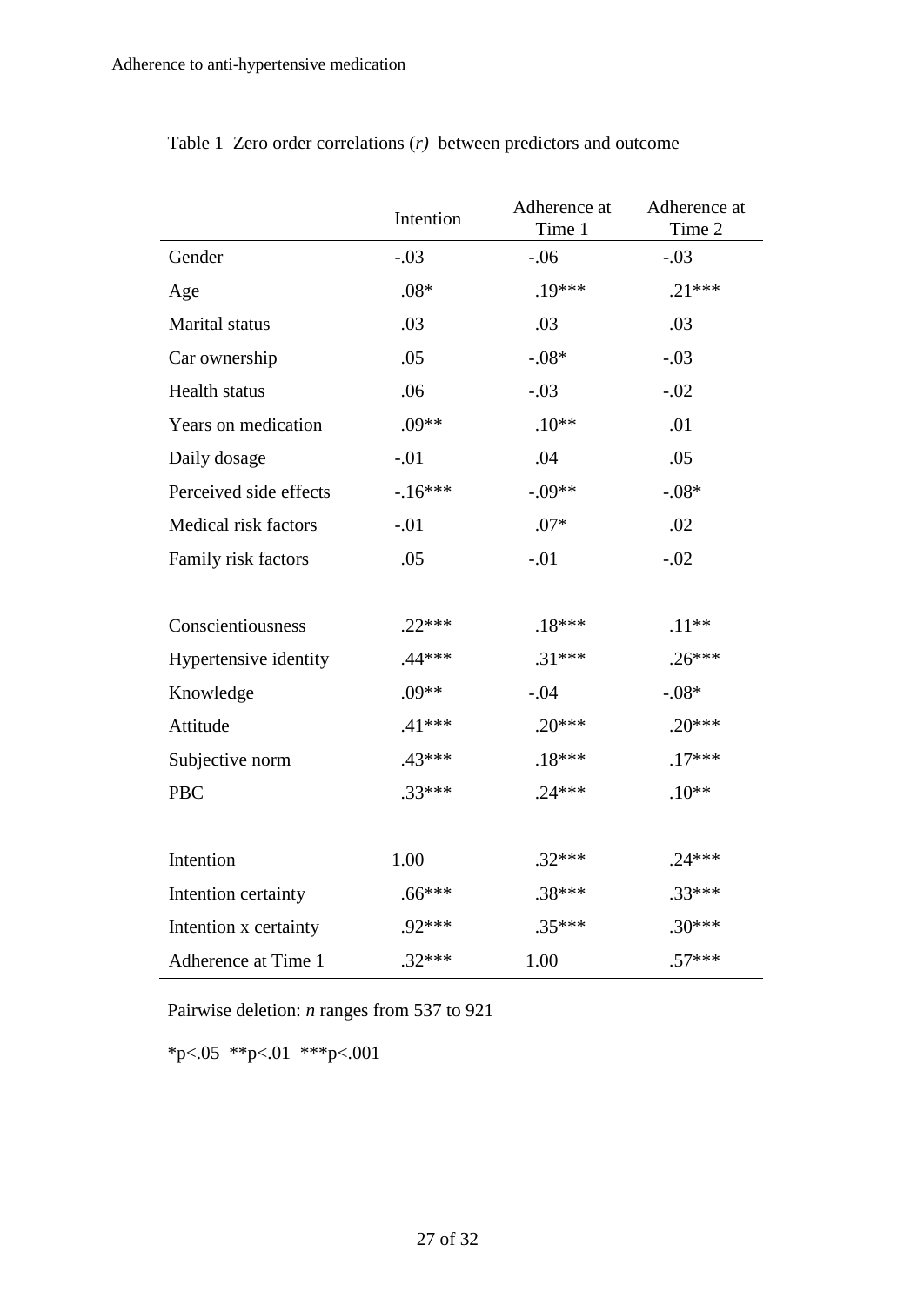| Model            | $R^2$ | Adj $R^2$ | $R^2$<br>change | F change | df1          | df2 | Sig F<br>change |  |
|------------------|-------|-----------|-----------------|----------|--------------|-----|-----------------|--|
| Time 1 Intention |       |           |                 |          |              |     |                 |  |
| $\mathbf{1}$     | .05   | .04       | .05             | 3.9      | 10           | 682 | p<.001          |  |
| $\overline{2}$   | .36   | .35       | .31             | 55.0     | 6            | 676 | p<.001          |  |
| Time 1 Adherence |       |           |                 |          |              |     |                 |  |
| $\mathbf{1}$     | .06   | .04       | .06             | 4.1      | 10           | 682 | p<.001          |  |
| $\overline{2}$   | .17   | .15       | .12             | 16.0     | 6            | 676 | p<.001          |  |
| 3                | .21   | .19       | .03             | 28.1     | $\mathbf{1}$ | 675 | p<.001          |  |
| Time 2 Adherence |       |           |                 |          |              |     |                 |  |
| $\mathbf{1}$     | .32   | .32       | .32             | 253.4    | $\mathbf{1}$ | 535 | p<.001          |  |
| $\mathbf{2}$     | .34   | .33       | .02             | 61.7     | 10           | 525 | ns              |  |
| 3                | .36   | .34       | .02             | 2.2      | 6            | 519 | p<.05           |  |
| $\overline{4}$   | .37   | .34       | .01             | 4.7      | $\mathbf{1}$ | 518 | P < .05         |  |

# Table 2 Model summaries for prediction of intention and adherence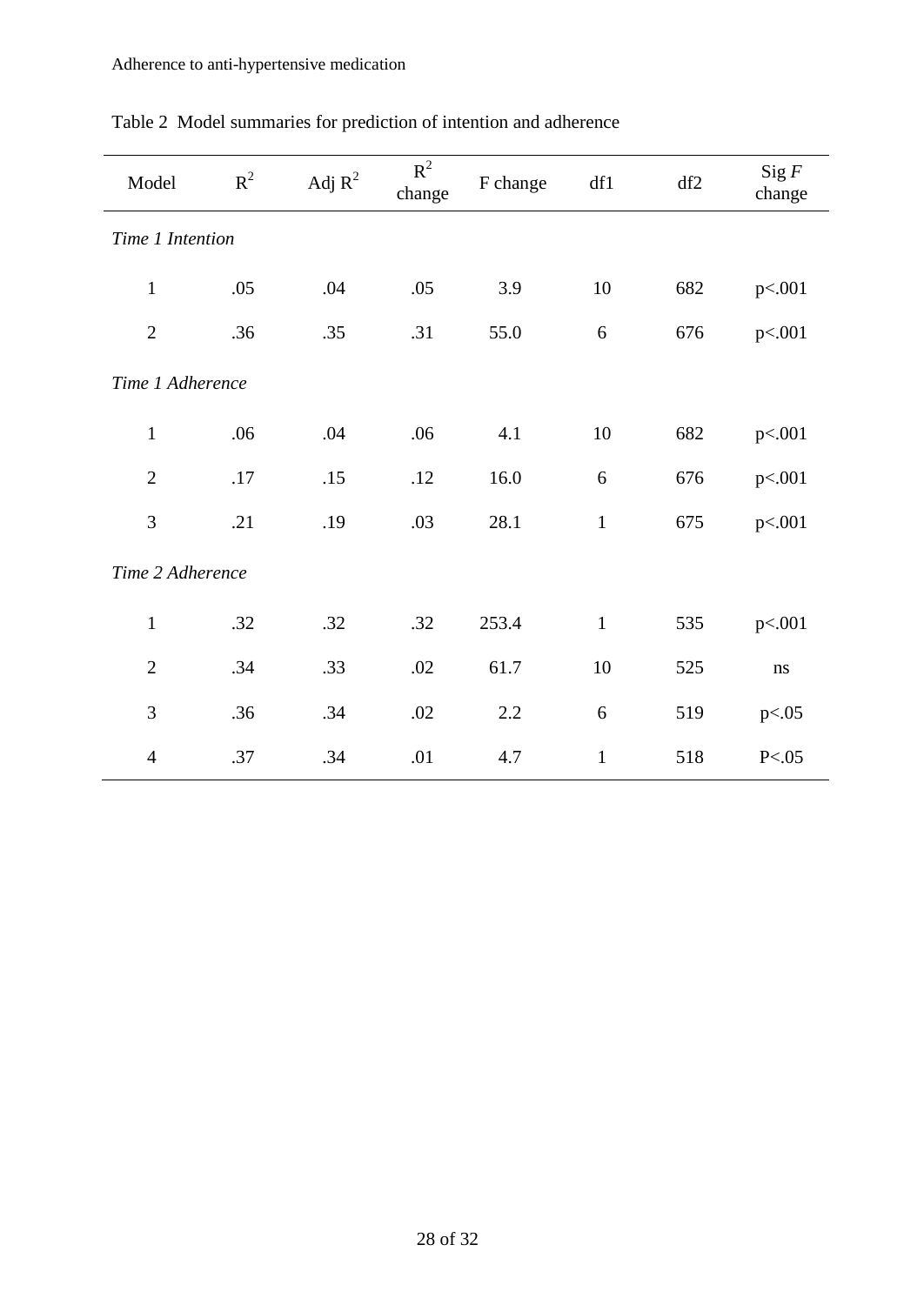|                       | Standardised<br>Beta | $\mathbf t$ | Zero order<br>correlation | Partial<br>correlation | Semipartial<br>correlation |
|-----------------------|----------------------|-------------|---------------------------|------------------------|----------------------------|
| Intention at Time 1   |                      |             |                           |                        |                            |
| Side effects          | $-12$                | $3.61**$    | $-16$                     | .14                    | $-.11$                     |
| Hypertensive identity | .23                  | $6.18***$   | .44                       | .23                    | .19                        |
| Knowledge             | .08                  | $2.42*$     | .09                       | .09                    | .07                        |
| Attitude              | .17                  | 4.70***     | .41                       | .18                    | .14                        |
| Subjective norm       | .23                  | $6.22***$   | .43                       | .23                    | .19                        |
| <b>PBC</b>            | .17                  | 5.28***     | .33                       | .20                    | .16                        |
| Adherence at Time 1   |                      |             |                           |                        |                            |
| Gender                | $-.08$               | $-2.05*$    | $-.06$                    | $-.08$                 | $-.07$                     |
| Age                   | .12                  | $2.85**$    | .19                       | .11                    | .10                        |
| Conscientiousness     | .10                  | 2.59**      | .18                       | .10                    | .09                        |
| Hypertensive identity | .14                  | $3.30**$    | .31                       | .13                    | .11                        |
| <b>PBC</b>            | .11                  | $3.05**$    | .24                       | .12                    | .10                        |
| Intention x certainty | .24                  | 5.31***     | .35                       | .20                    | .18                        |
| Adherence at Time 2   |                      |             |                           |                        |                            |
| Age                   | .14                  | $3.17**$    | .21                       | .14                    | .11                        |
| Years on medication   | $-.09$               | $-2.34*$    | .01                       | $-.10$                 | $-.08$                     |
| <b>PBC</b>            | $-.08$               | $-2.16*$    | .10                       | $-.09$                 | $-.08$                     |
| Intention x certainty | .10                  | $2.16*$     | .30                       | .10                    | .08                        |
| Time 1 adherence      | .52                  | 13.09***    | .57                       | .50                    | .46                        |

Table 3 Standardised beta coefficients from final models for each outcome

p<.05 \*\* p<.01 \*\*\*p<.001

Coefficients for predictors that failed to reach statistical significance are not shown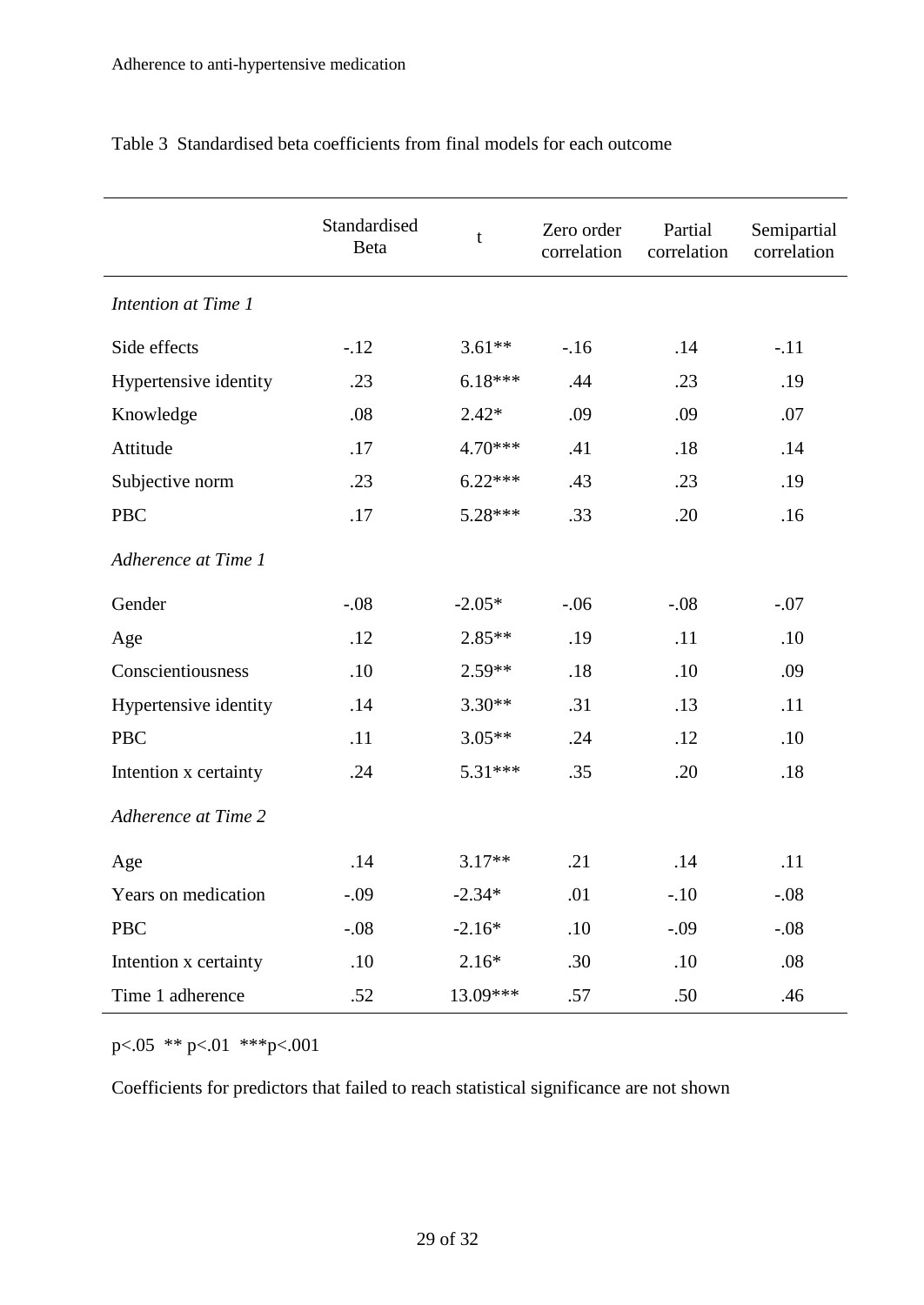|                     | $R^2$ | Adj $R^2$ | df1 | df2 | $\mathbf{F}$ | Sig    |
|---------------------|-------|-----------|-----|-----|--------------|--------|
| Forget              | .18   | .16       | 17  | 675 | 8.9          | p<.001 |
| Careless            | .18   | .16       | 17  | 675 | 9.0          | p<.001 |
| Stop if feel better | .15   | .13       | 17  | 675 | 6.9          | p<.001 |
| Stop if feel worse  | .08   | .06       | 17  | 660 | 3.4          | p<.001 |

Table 4 Model summaries for prediction of individual measures of adherence at Time 1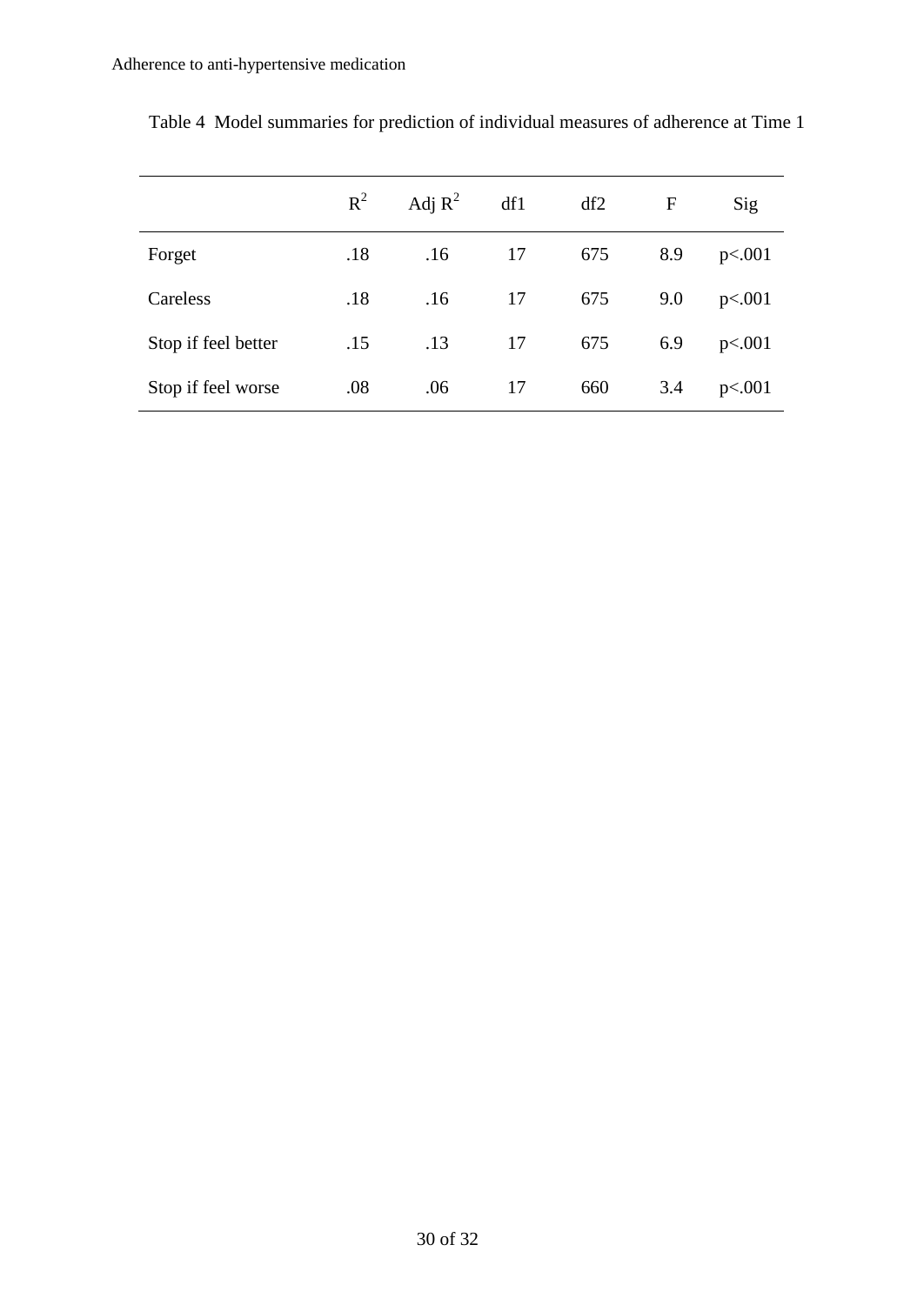|                        | Unintentional |           | Intentional            |                       |  |
|------------------------|---------------|-----------|------------------------|-----------------------|--|
|                        | Forget        | Careless  | Stop if feel<br>better | Stop if feel<br>worse |  |
| Gender                 | .00           | $-.03$    | $-.01$                 | .06                   |  |
| Age                    | $-0.24***$    | $-.15***$ | .01                    | $-.04$                |  |
| Years on medication    | .05           | .00       | $-.04$                 | $-.06$                |  |
| Perceived side effects | .00           | $.07*$    | $.09*$                 | .05                   |  |
| Conscientiousness      | $-.07$        | $-.07*$   | $-.02$                 | $-.03$                |  |
| Hypertensive identity  | $-14**$       | $-.20***$ | $-.09$                 | $-.03$                |  |
| Knowledge              | .05           | .04       | $.10*$                 | .04                   |  |
| Subjective norm        | .02           | .04       | .10                    | .05                   |  |
| <b>PBC</b>             | $-.06$        | $-.04$    | .03                    | $-.05$                |  |
| Intention x certainty  | $-18***$      | $-16***$  | $-.33***$              | $-0.21***$            |  |

Table 5 Standardised beta coefficients from final model for individual adherence measures at Time 1

\*p<.05 \*\*p<.01 \*\*\*p<.001

Coefficients for predictors that failed to reach significance for any of the five measures of adherence are not shown